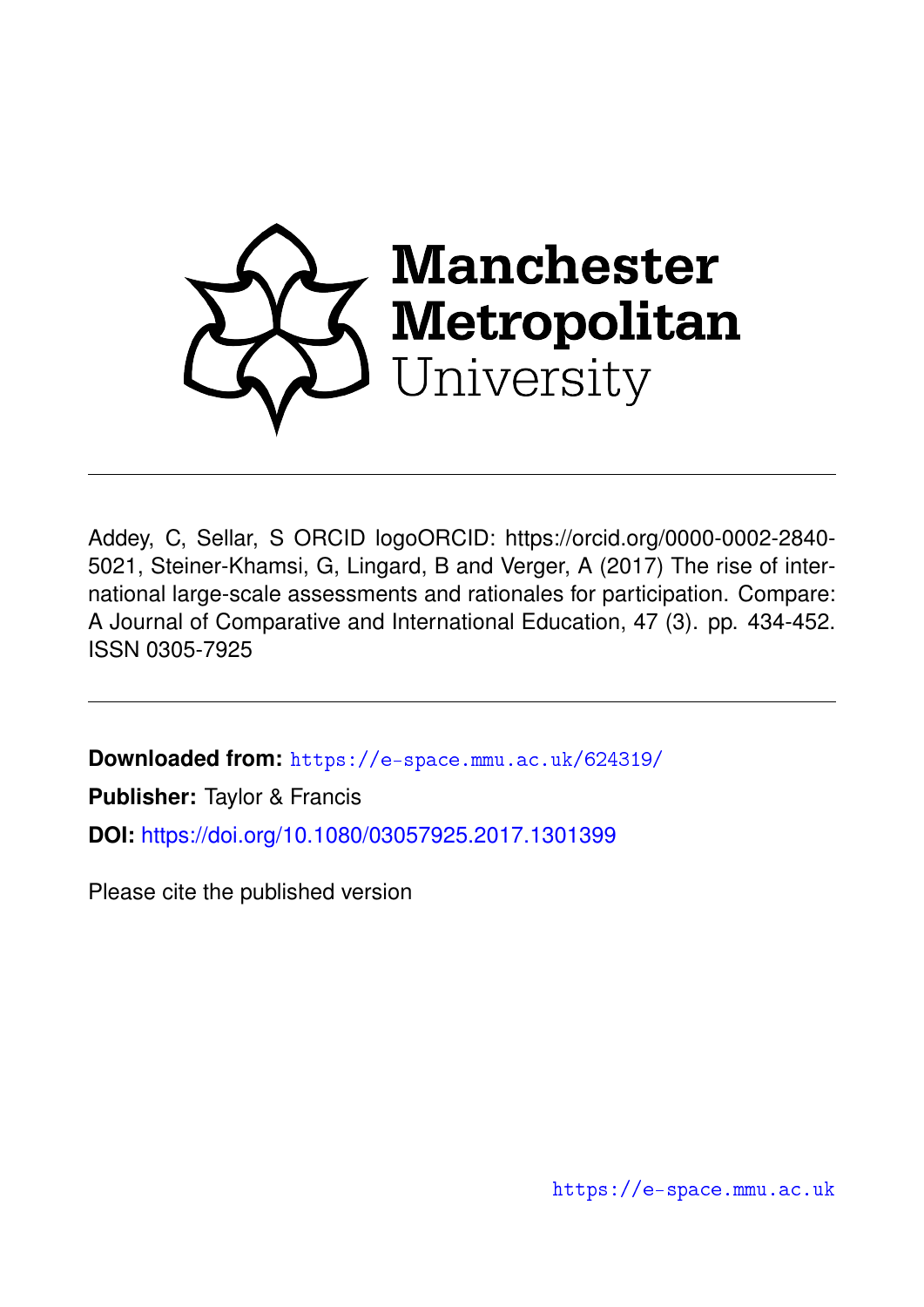# **Forum paper:**

# **The rise of international large-scale assessments (ILSAs) and rationales for participation**

*Camilla Addey, Sam Sellar, Gita Steiner-Khamsi, Bob Lingard and Antoni Verger*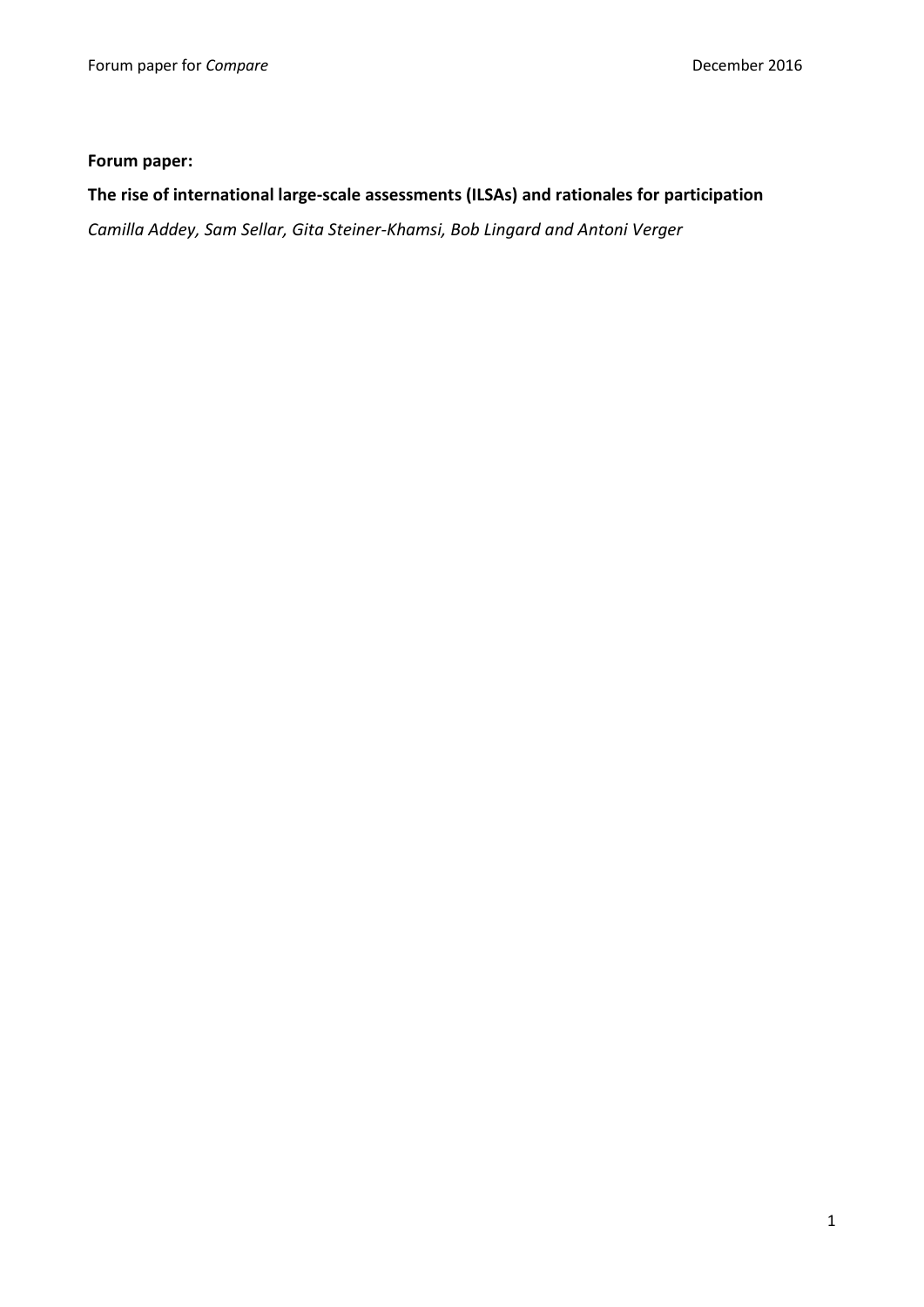# **A framework for analysing the multiple rationales for participating in international large-scale**

# **assessments**

*Camilla Addey, Teachers' College, Columbia University Sam Sellar, Manchester Metropolitan University*

# **Introduction**

The significant growth of international large-scale assessments (now widely referred to as ILSAs) since the mid-1990s, and the equally significant increase in the number of countries participating in these assessments, begs for scholarly investigation. In order to understand what has driven the development of the ILSA phenomenon and the reasons why countries participate, this paper introducesthe history of ILSAs and then discusses a framework developed by Addey and Sellar (2017), which outlines different rationales driving ILSA participation. This section is the main contribution to this forum paper which includes responses from key scholars in the field (Steiner-Khamsi, Lingard and Verger). These responses extend the framework by introducing additional theoretical resources and identify how the framework could support, and be revised through, further research.

The first claim of this paper is that the growth of the ILSA phenomenon must be understood in light of the shift in assessment culture that occurred in the 1990s at the OECD and the IEA, mainly under U.S. pressure (Martens 2007, Pizmony-Levy 2013, Addey forthcoming). Second, this growth has taken place in a global education policy space that has become dependent on comparative performance data (Novoa and Yariv-Mashal 2014). However, the growth of the ILSA phenomenon cannot be understood without examining the diversity of specific reasons driving country participation in particular cases.

Examining the localised meanings that ILSAs are given in each context can help to deepen our understanding of the central role that ILSAs now play in epistemological and infrastructural global governance (Sellar and Lingard 2014). As an element of epistemological global governance in education, ILSAs generate internationally comparable evidence for policy and shape how education is understood and valued across nations. Participation in ILSAs also entails the development and extension of a global infrastructure for generating, managing and analyzing commensurate data across national and sub-national education systems. ILSAs have become an important element of global governance in education by joining up the measurement of educational performance and reinforcing the view that comparison of this performance is important for economic and education

2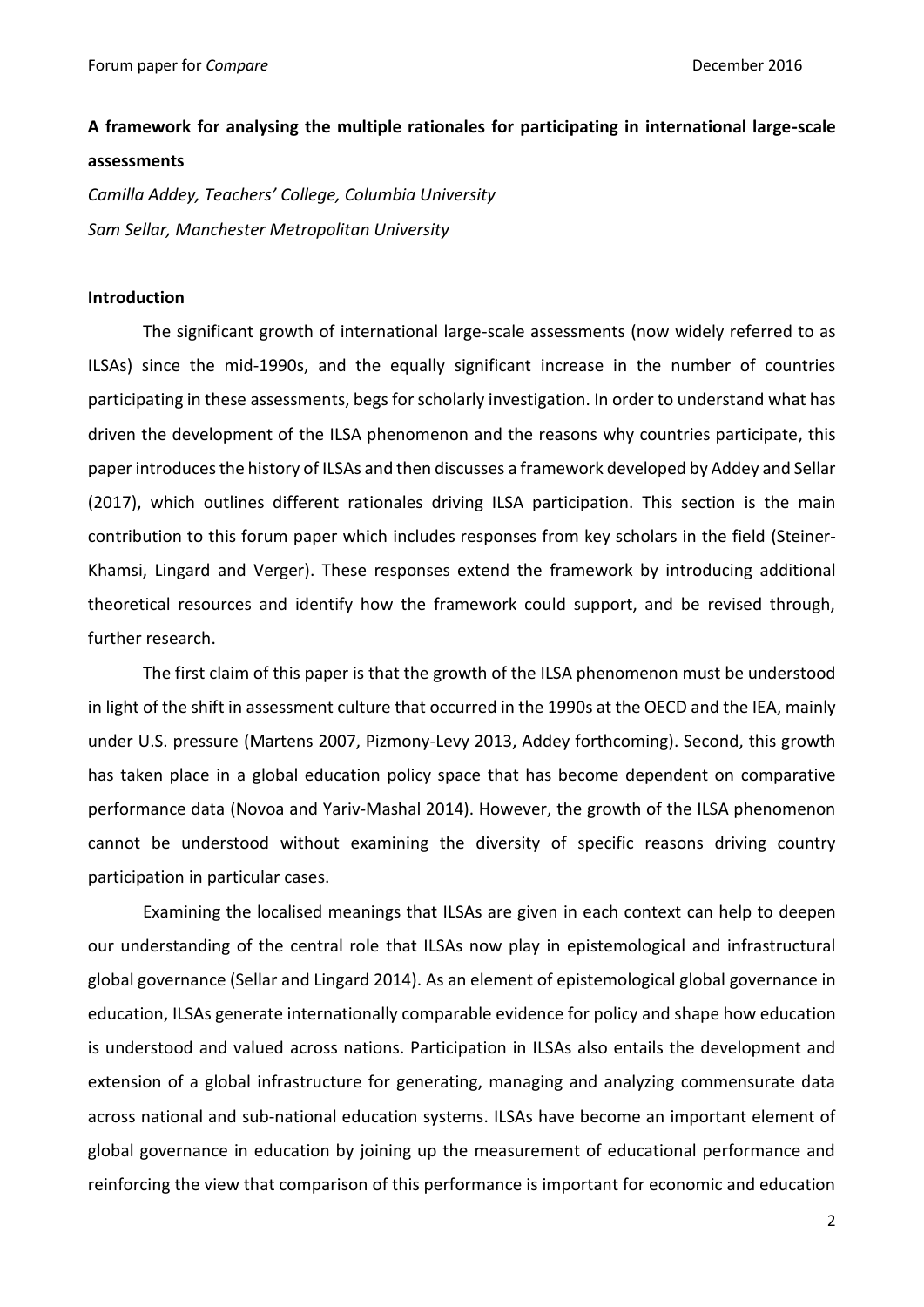policy making. This paper aims to deepen the analysis of these governance mechanisms by providing a framework for examining the details of participation in specific cases.

# **A brief history of ILSAs**

Empirical research carried out by Martens (2007) and Pizmony-Levy (2013) has illustrated how the main organizations responsible for developing and administering ILSAs—the Organisation for Economic Cooperation and Development (OECD) and the International Association for the Evaluation of Educational Achievement (IEA)—experienced a shift in their assessment culture in the early 1990s, before the ILSA phenomenon fully emerged in the form it takes today. Prior to this assessment culture shift, the approach to international assessments at both the OECD and the IEA acknowledged education system differences, was driven by intellectual endeavor and research questions, and focused on in-depth studies of single educational systems through research-driven large-scale studies on a broad range of school subjects (Pizmony-Levy 2013). Most importantly, macro educational indicators were compared internationally, but international educational performance comparisons were treated with skepticism. Indeed, the IEA warned against such comparisons (Pizmony-Levy 2013) and the OECD specifically avoided encouraging them (Martens 2007).

This all changed during the 1990s. Skepticism toward comparative performance data, and philosophical doubt about the viability and value of ILSAs, gave way to growing emphasis on quantitative data analyses (Henry et al. 2000). In other words, international assessments and data that enabled educational performance comparisons were increasingly accepted and understood as essential for policy making, benchmarking progress, setting standards, and policy learning. Addey (forthcoming) argues that without this shift in assessment culture at the IEA and OECD, ILSAs could not have become a global phenomenon characterized by a growing number of ILSAs, an increasing number of participating countries, and education policy reforms being evaluated, justified and shaped by ILSA rankings and average scores. So, how did this shift occur?

Trohler (2013) argues that the ILSA phenomenon is rooted in the legacy of the Cold War, when two competing political, economic and ideological models were determined to show supremacy, not least through their education systems (e.g. the educational crisis in the U.S. following the Soviet launch of the satellite Sputnik). With the fall of the Berlin Wall in November 1989, a single process of economic globalization, led by the U.S., increasingly framed education as an economic resource in which countries must invest to drive economic growth and global competitiveness. As argued by Hamilton and Barton, the development of ILSAs was driven 'by the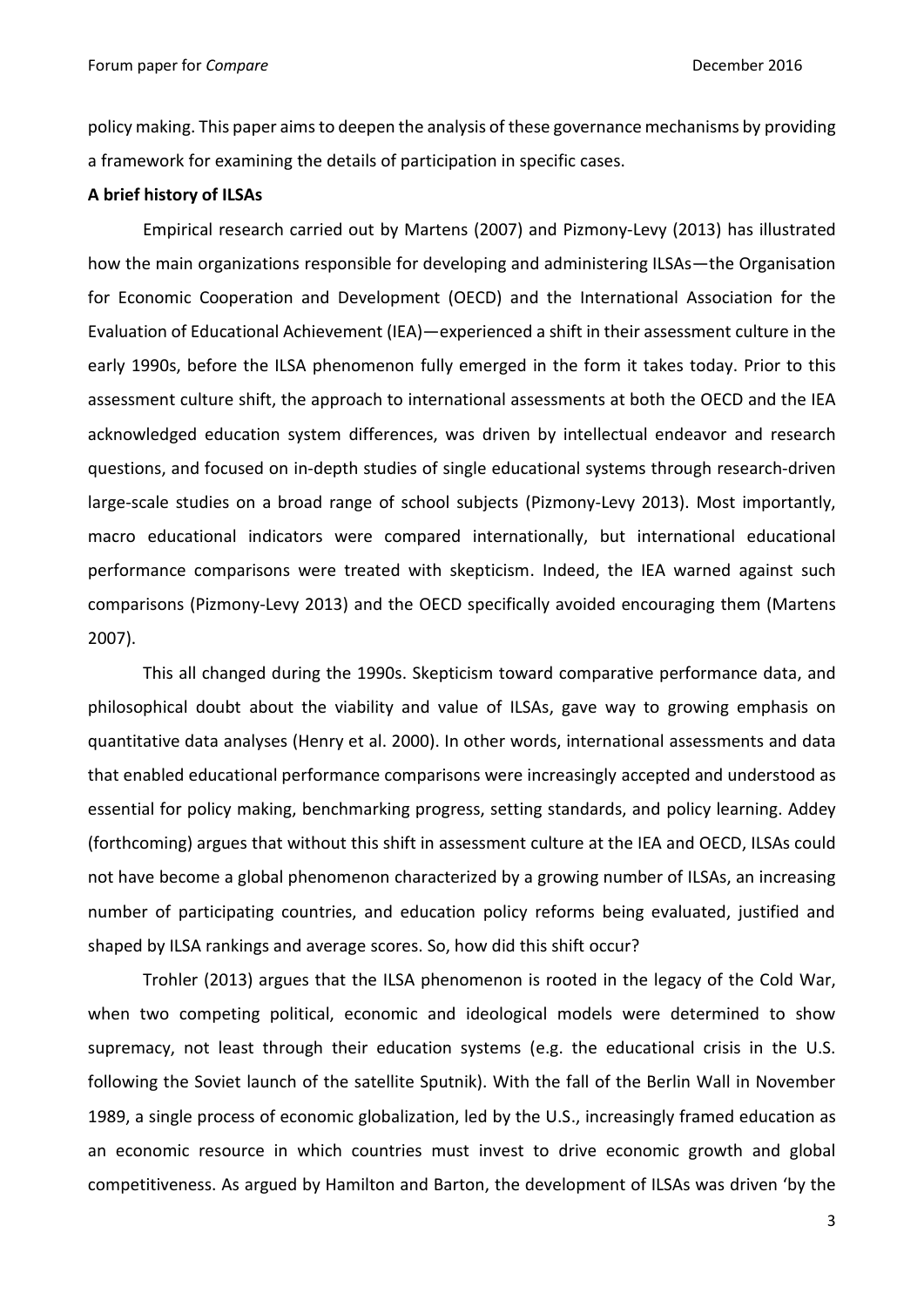Forum paper for *Compare* December 2016

search for universals in the relationships between literacy, education and prosperity' (2000: 378). Education became a global currency as knowledge economies grew and measuring the learning outcomes of a country's education system was seen as desirable in order to quantify its economic potential. Although the shift occurred against this historical backdrop, Martens (2007) and Pizmony-Levy's (2013) research suggests that it specifically resulted from US pressure to develop an indicator culture. Pizmony-Levy (2013, 2015) shows how, in 1990, the U.S. National Center for Educational Statistics (NCES) pressured the IEA to develop their Trends in International Mathematics and Science Study (TIMSS), which would allow the U.S. to compare their educational performance against other countries, in return for financial support. Elsewhere, Pizmony-Levy (2014) highlights the politicization of ILSAs as the IEA's governing body transitioned from representation of researchaffiliated individuals to government-affiliated individuals during the 1990s, changing the very aim of ILSAs. In 1987, the U.S. (threatening to withdraw funding) and France (with the intention to use the data to create a scandal that would justify the need for educational reform) pressured the OECD to develop internationally comparative educational indicators, resulting in the establishment of the OECD's Indicators of Education Systems (INES) programme in 1988. However, as Martens argues, 'while the OECD was forced into the game of developing international [rankings and ratings] by dominant states out of rational reasons, it gradually took over the task and developed comparable, easily digestible international statistics and indicators on the basis of its own perception, which today are seen as international standards' (2007: 49). Sellar and Lingard (2014) add that, as a result of this pressure to become a global centre for educational data, the OECD discovered a new role for itself and has since actively sought to expand its work in this area. Finally, to understand this shift in assessment culture it is important to note that, following the Jomtien Education for All conference in 1990, UNESCO, including its Division for Statistics (which became the Montreal-based UNESCO Institute for Statistics in 2001), was challenged by the US, which acted through the legitimacy of the Board on International Comparative Statistics in Education (BICSE) to question UNESCO's capacity to validly monitor educational progress. In the early 1990s, UNESCO found itself without statistical legitimacy in education, whilst the IEA and the OECD were busy developing ILSAs that would dominate the generation of international comparative performance data in the decades to come.

The OECD implemented the International Adult Literacy Study (IALS) for the first time in 1994 and began developing PISA in 1997 for its first implementation in 2000. The IEA implemented TIMSS for the first time in 1995. Three regional large-scale assessments were also developed and first implemented during this period: UNESCO's Regional Bureau for Education in Latin America and the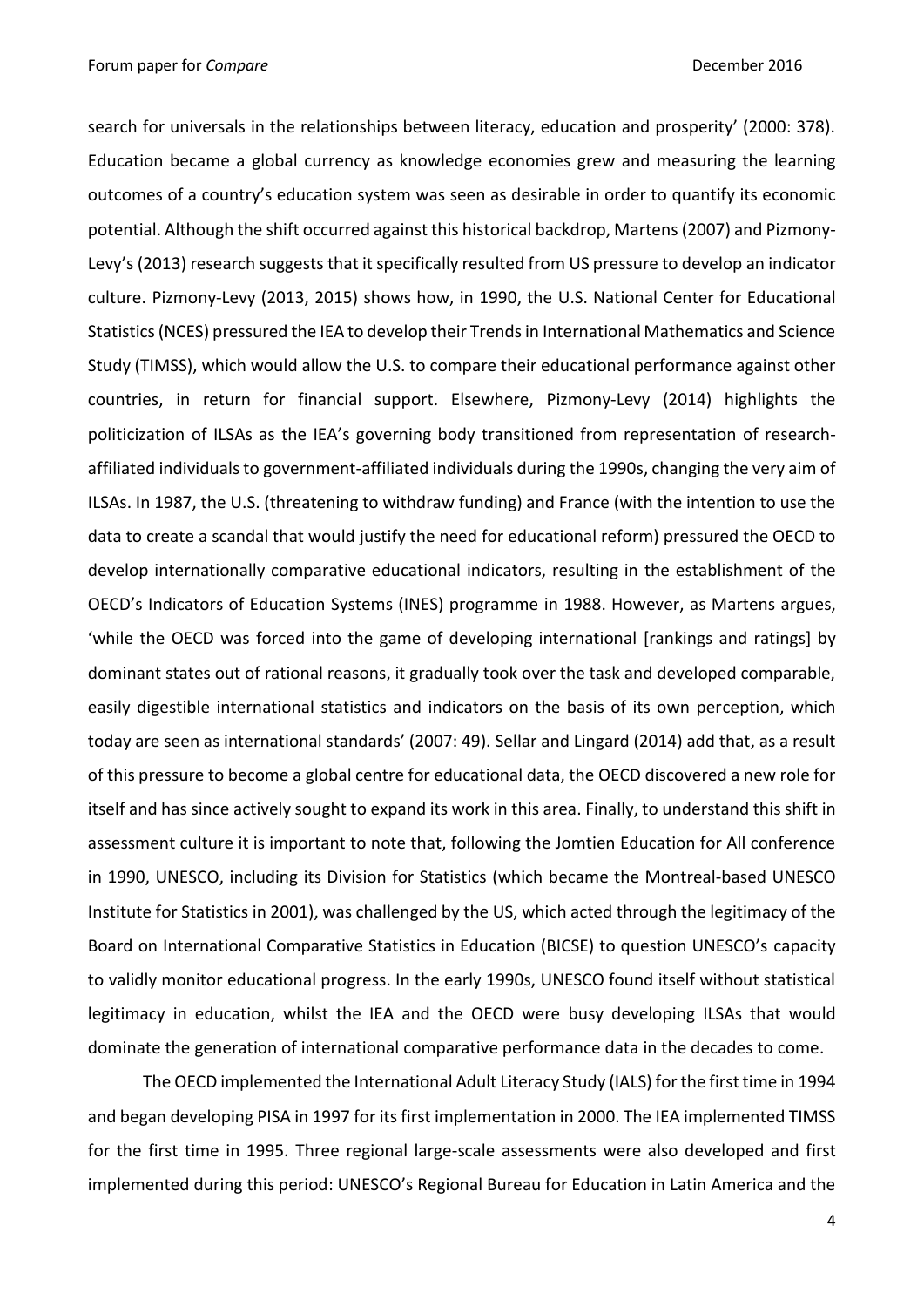Forum paper for *Compare* December 2016

Caribbean assessment coordinated the Latin American Laboratory for the Evaluation of Educational Quality in 1997 (the first test is known as PERCE, followed by SERCE in 2006, and TERCE in 2013); the Southern and Eastern Africa Consortium for Monitoring Educational Quality (known as SACMEQ) conducted its first assessment in 1995; and the Conference of Education Ministers of Countries Using French as a Common Language implemented the Programme for Analysis of Education Systems in French-Speaking Countries (known as PASEC) in 1991.

Although initially developed for higher income contexts, ILSAs increasingly target low and middle income contexts in order to measure learning outcomes on the same global metrics (Bloem 2015b, Rose 2015). During the 2000s, TIMSS and PIRLS saw an increase in the number of participating countries, whilst the OECD redeveloped its IALS programme into the Programme for International Assessment of Adult Competencies (PIAAC). PIAAC is now being implemented in over 35 countries, across three rounds taking place between 2008 and 2019, and the OECD is calling for middle and low income countries to join. In 2003, the UNESCO Institute for Statistics (UIS), a latecomer to the ILSA landscape, began developing an IALS-equivalent assessment, the Literacy Assessment and Monitoring Program (LAMP), to assess literacy and numeracy skills across a greater variety of languages, cultures, scripts and numerical systems (Guadalupe 2015). The programme had poor political support, suffered many staff changes, and faced many methodological and conceptual challenges. In the world of ILSAs, LAMP never gained sufficient global prestige and, although its aims were timely in 2003, the OECD's programmes have now become more attractive in low and middle income countries. In 2012, the OECD redeveloped PISA into PISA for Development (PISA-D) to make the PISA instruments more relevant to low and middle income countries.

The development of new ILSAs has not slowed: in 2016, the OECD already had five countries signed up to implement its new early learning ILSA aimed at five year olds (OECD 2015). As of 2016, the European Union is also developing an international assessment to measure the outcomes of tertiary education, a programme known as CALOHEE, which stands for 'Measuring and Comparing Achievements of Learning Outcomes in Higher Education in Europe'. CALOHEE will assess the performance of bachelor and master students in Engineering (Civil Engineering), Health Care (Nursing), Humanities (History), Natural Sciences (Physics) and Social Sciences (Education) across Europe.

Over the last fifteen years, the ILSA phenomenon has changed education policy processes whilst education actors globally have reframed their values, beliefs and work programmes around the role and outcomes of these assessments. Recent developments in ILSAs appear to be taking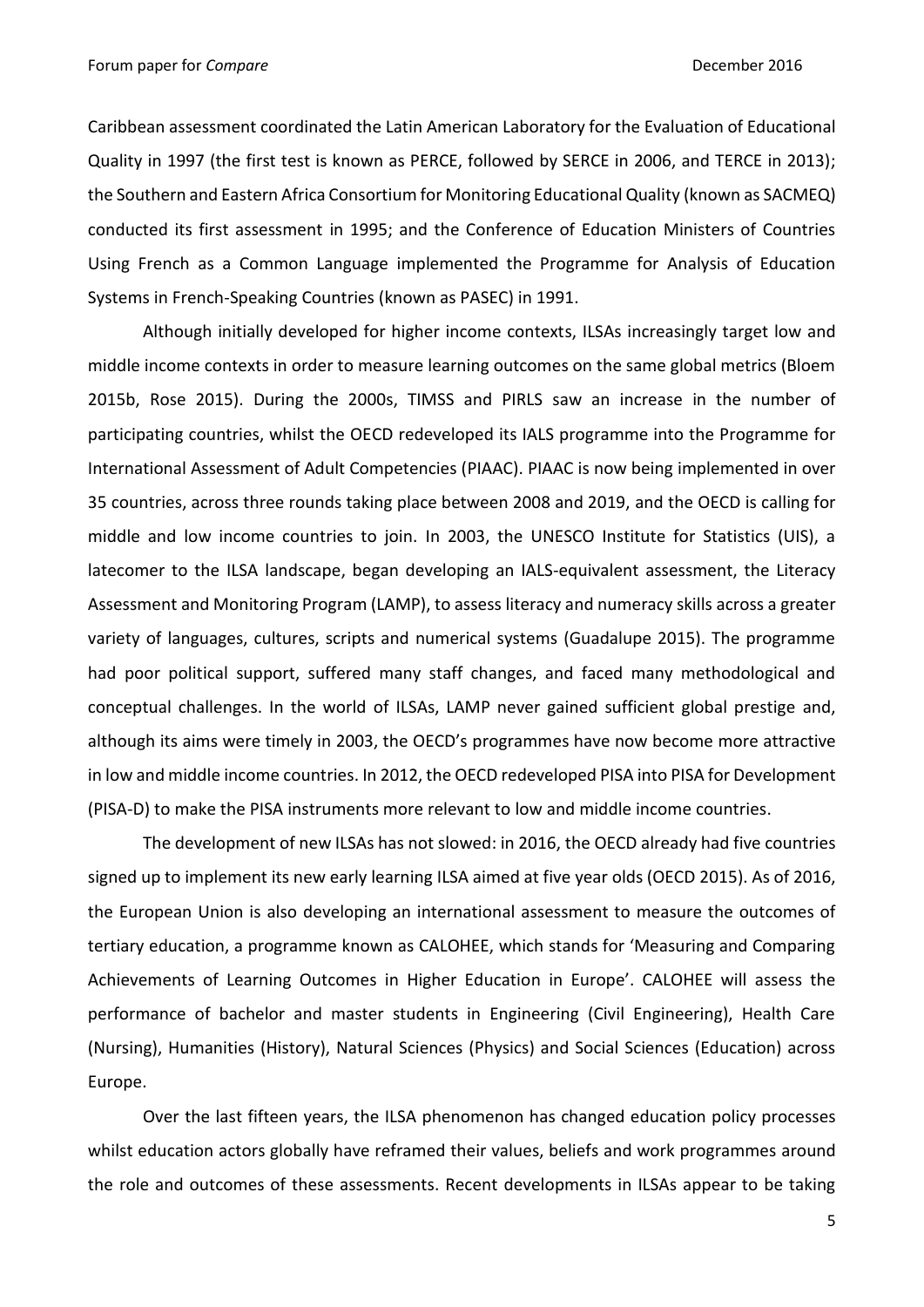comparisons a step further, although questions remain about the validity of international performance comparisons. For example, while PISA claims to provide countries with an objective evidence-base for policy, Bloem (2015) shows how the OECD went from producing and analysing data during the first two PISA implementations, to interpreting the data and producing recommendations in order to increase the policy relevance of its assessments, thus placing itself at the centre of PISA's global epistemic community (Haas 1992). Through the PISA for Development experience, the OECD has also become aware that, in order for their ILSAs to impact on policy and practice in low and middle income contexts, the implementation support and policy learning packages they offer are not sufficient. Local cultures of assessment must also be changed.

The OECD's transformation from philosophical doubt to confidence (Henry et al. 2001) in measuring educational performance has also been the story of a global education policy space that has become dependent on comparative performance data (Addey forthcoming; Novoa and Yariv-Mashal 2014), thereby making all those who seek a voice in the global education agenda dependent on, or at least required to acknowledge, international performance comparisons. However, this brief ILSA history does not explain why so many countries participate, thus transforming the shift in assessment culture that began within international organisationsinto a global phenomenon shaping assessment cultures within nations. We thus turn our attention to some of the reasons why countries participate in ILSAs and argue that examining the great diversity of purposes that ILSAs serve can help to explain their rapid growth.

## **Rationales for participation**

**.** 

This section provides a discussion of rationales for participating in ILSAs using an analytical framework developed by Addey and Sellar (2017). The framework was developed inductively from analyses of empirical data from three separate studies of ILSAs – all claims made in this section are derived from these studies. The first study examined developments in education policy globally, with a focus on PISA, and included more than 50 interviews from 2011 to 2014 with policymakers, analysts and senior managers in Australia, England and at the OECD<sup>1</sup>. The second study examined the participation of lower-middle income countries in ILSAs using case studies of LAMP in Laos and Mongolia, and included approximately 30 interviews conducted in 2012 in Laos and Mongolia and

<sup>1</sup> The Discovery Project (DP1094850) titled *Schooling the Nation in an Age of Globalisation: National Curriculum, Accountabilities and their Effects* was funded by the Australian Research Council. The chief investigator of this project was Professor Bob Lingard and it was based at The University of Queensland.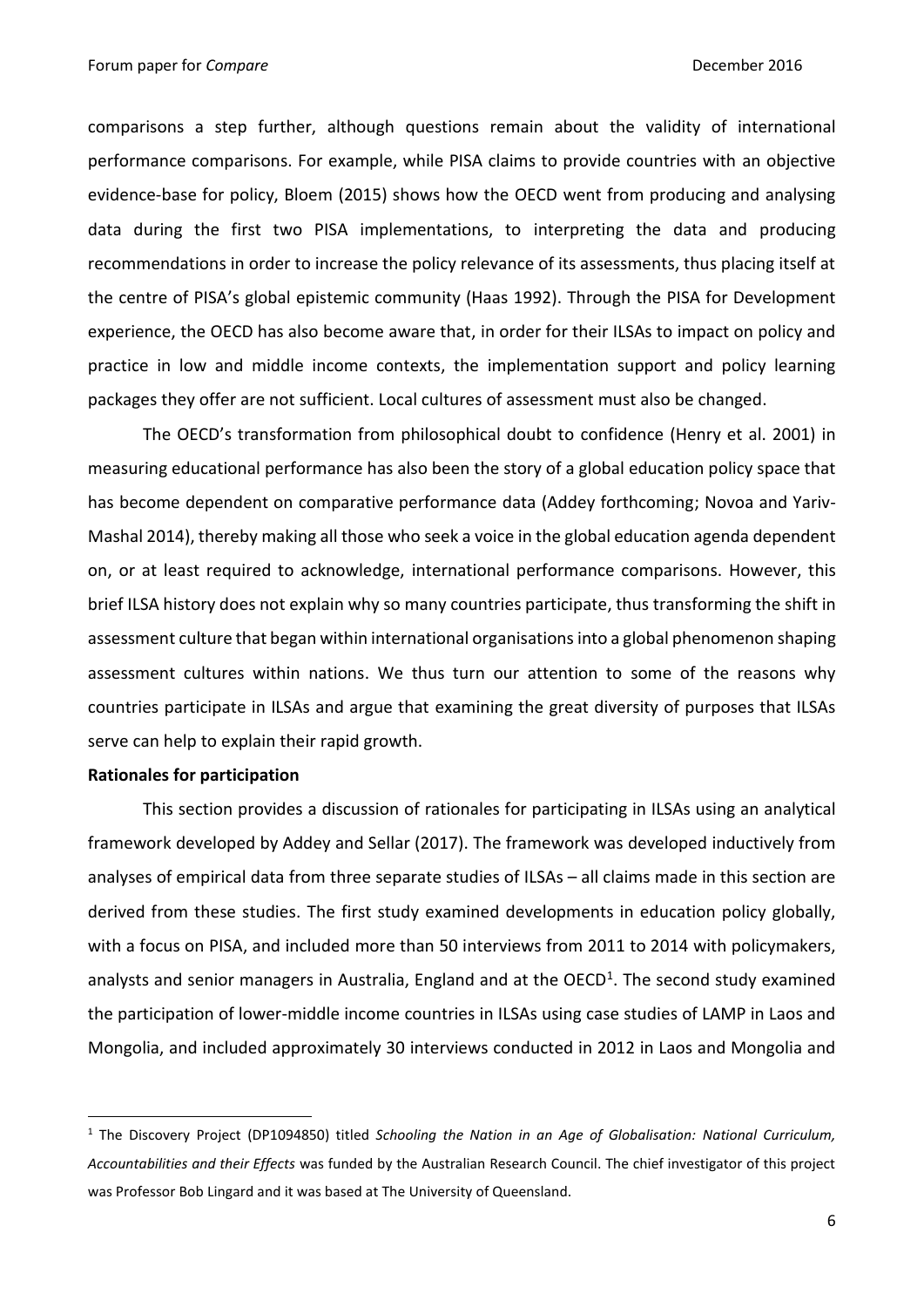at the UNESCO Institute for Statistics (Addey 2014). The third study focuses on changing global policy actors and policy processes in Ecuador and Paraguay through the development and implementation of PISA for Development<sup>2</sup>, and included approximately 20 interviews conducted in 2015 and 2016 at the OECD, at The Learning Bar<sup>3</sup>, and in Ecuador and Paraguay. Each of these research projects used semi-structured interviews as the primary mode of data generation. Data were also collected in the form of ethnographic notes while participating in seminars and conferences with policymakers, technical experts and academics involved in developing, researching and using ILSAs. Limitations of space mean that this paper is not data-rich and more extended analysis (including interview extracts) is undertaken in Addey and Sellar (2017).

The paper does not differentiate between what interviewees say are the rationales for participation and actual uses of ILSAs; nor does it differentiate between official and non-official rationales for participation. The authors do agree, however, with Steiner-Khamsi's (see below) suggestion that there are rationales that pass the official version whilst are others are considered taboo.

The framework includes seven broad rationales for participation: generating evidence for policy; technical capacity building and developing national assessments; receiving funding and aid; enhancing international relations; responding to or driving national political agendas; driving economic growth; and informing curriculum and pedagogy. International organizations administrating ILSAs claim that ILSAs provide countries with evidence for policy and technical capacity building opportunities (i.e. OECD 2014, UIS 2004, IEA 2015). These two could be considered rationales which pass the official version for participation. Here we describe how different combinations of rationales have led different countries to participate in ILSAs such as PISA, LAMP and PISA-D. The analytical framework is designed to support further theorizing and research in relation to the roles that ILSAs now play in the global governance of education.

## **Evidence for policy**

**.** 

Organizations that develop, administer and lobby for the implementation of ILSAs claim that assessment data provides reliable evidence for policymaking and enables the evaluation and benchmarking of educational performance (OECD 2014, UIS 2004, IEA 2015). The rationale of generating data for policy is widely adopted by politicians and policymakers. However, policies

<sup>&</sup>lt;sup>2</sup> This research project, called P4D4Policy, is supported by the Fritz Thyssen Foundation.

<sup>&</sup>lt;sup>3</sup> Private, Canadian company contracted to develop the PISA for Development background questionnaires.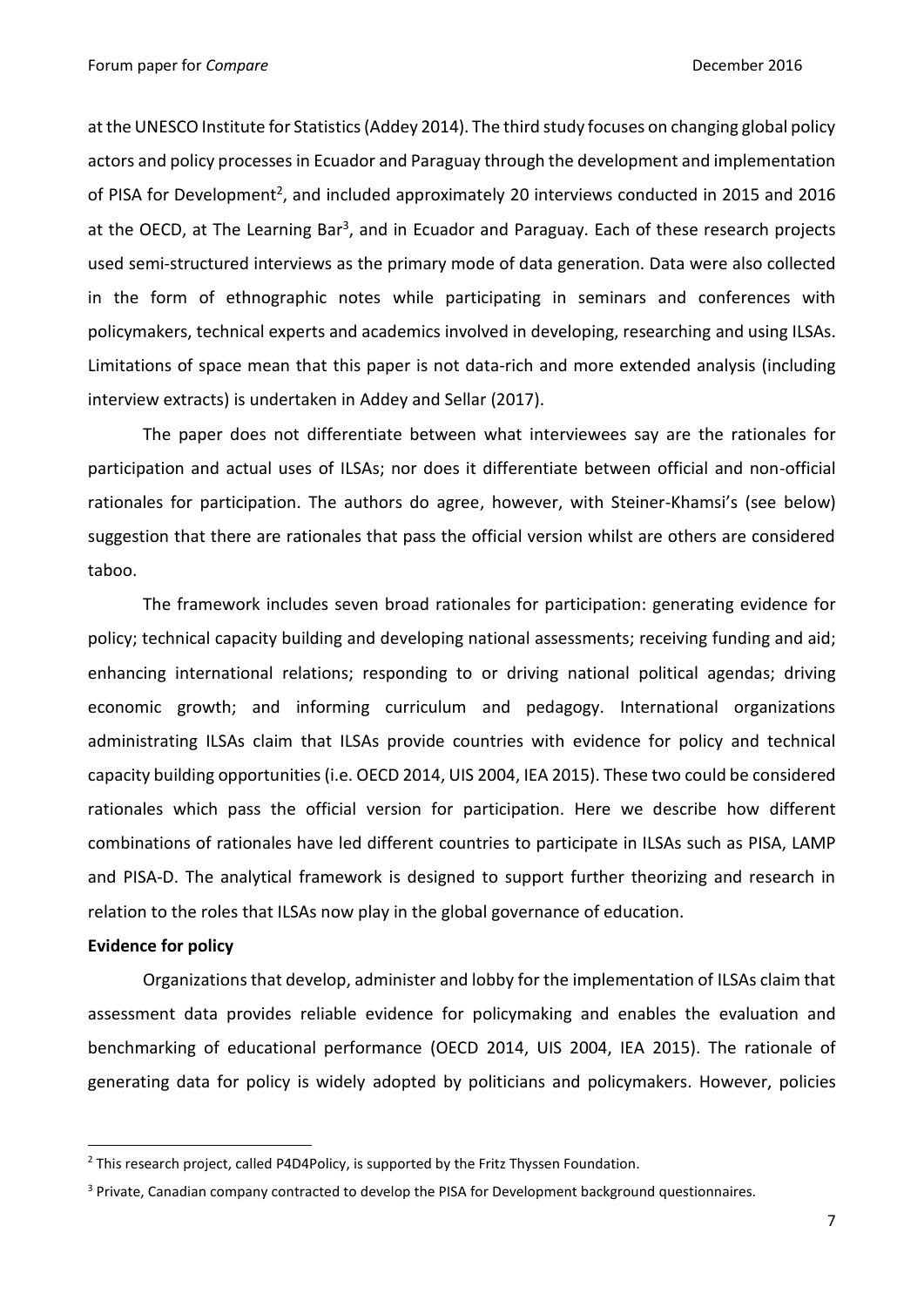developed in relation to ILSA data are not necessarily informed by careful analyses of the data, but instead draw on average scores and rankings to construct political narratives that legitimize reform or the status quo.

The use of ILSA data as evidence for policy is often linked to the performance of reference societies, the relative positions of countries in the rankings, and the improving or declining ranking or performance of a given country. Governance by comparison may emerge where particular policy agendas are adopted under peer pressure to compete and conform with top performing countries (Martens 2007, Grek 2009). Top performers may also become reference societies from which others borrow policy (Steiner-Khamsi and Waldow 2012). Rankings may create 'shocks', which open windows for policy reform, when performance does not match expectations and is seen to be an important issue nationally (Ertl 2006; Martens and Niemann 2013; Wiseman 2013). Attention to movement in the rankings may drive national narratives of improvement or decline (Sellar and Lingard 2013). Finally, the desire to improve may drive changes to educational curricula and national tests to increase performance in the skills tested. ILSA data are thus seldom used as evidence for policy in ways promoted by organizations administrating the tests—that is, by drawing lessons from what the data can be interpreted as showing at a national level—but instead are often used to legitimize reform or inaction that is more closely tied to internal political agendas and participation in international communities.

## **Technical capacity building and national assessments**

Empirical data suggests ILSAs are considered an opportunity to acquire innovative and sophisticated statistical methodology (e.g. Item Response Theory). Indeed, participation is often justified in relation to a building such capacities, and this tends to be conceived as a technical process that does not involve an allocation of values. Capacity building in psychometrics has been a rationale for higher income countries (e.g. France) as well as low and middle income countries. The capacity built through participation can be undermined by changes of government, which may result in changes in the government bodies where education evaluation staff work.

Capacity building rationales are closely linked to the status of national assessments in a given country. There is strong view put to participants in ILSAs, by administering organisations such as the OECD, that both national assessments and international benchmarking are needed to adequately monitor educational performance. Participation in ILSAs may be seen as desirable when national assessment programmes have not been developed or are of poor quality. In other cases, national assessments may be revised to align with ILSAs or national assessments may be developed based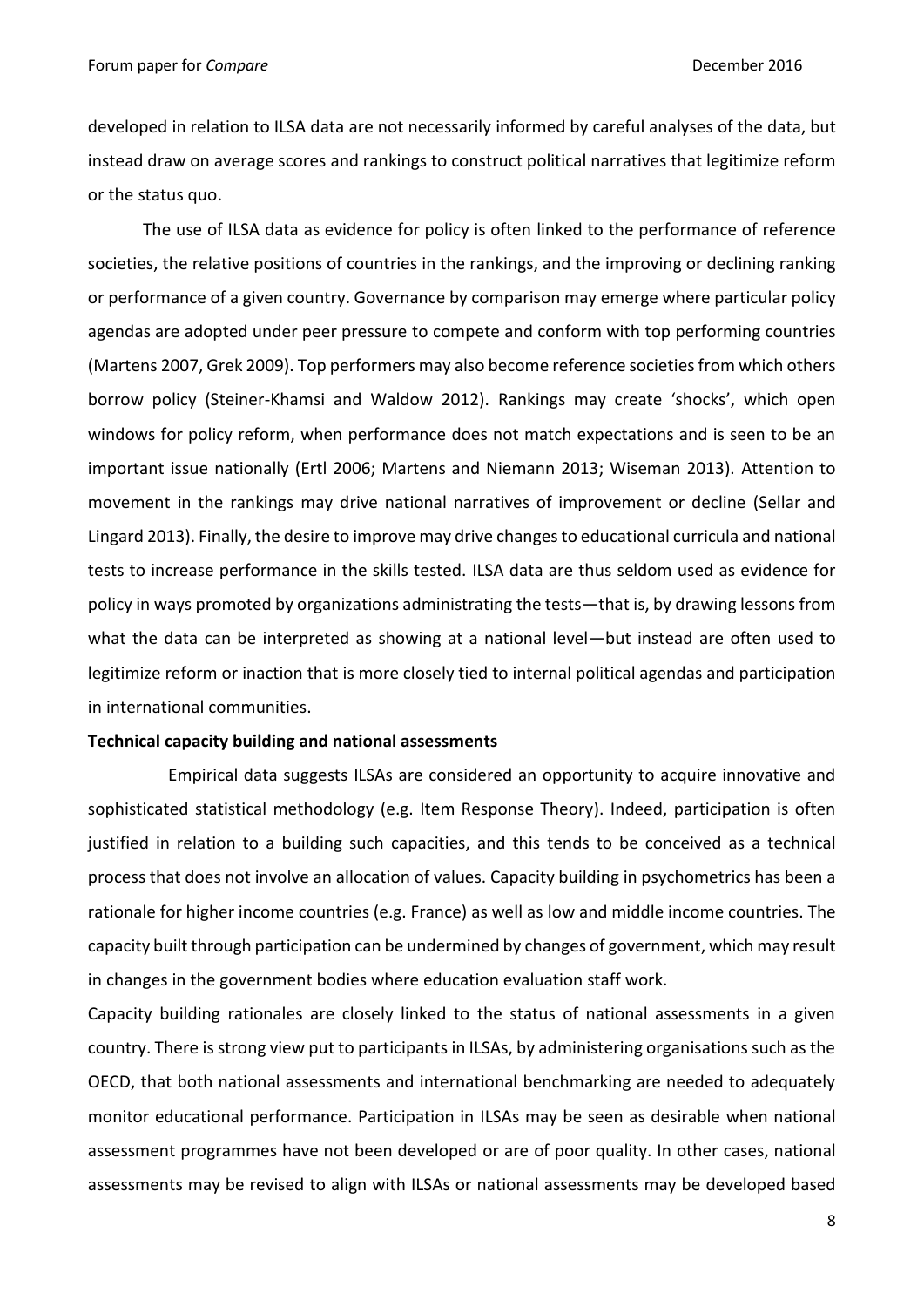on ILSA frameworks and methodologies. For example, in Ecuador the results of PISA-D have been described as a way to legitimize national assessment instruments since they were developed using the PISA assessment frameworks as a reference point. This is an important case of PISA impacting education practice before participation, a dynamic that is likely to become increasingly frequent amongst late comers to ILSA participation.

# **Funding and aid**

Participation of low and middle income countries in ILSAs is often linked to funding and aid conditions. Staff from international aid agencies often describe low and middle income country participation as being driven by donor encouragement (Lockheed et al. 2015). However, empirical data suggests low and middle income countries do not passively take part in ILSAs to access funding without being driven by a more complex ensemble of rationales. For example, Mongolia participated in TIMSS 2011 with World Bank funding but returned the funding after the pilot phase when the government decided it no longer suited its agenda.

Participation fees and implementation costs in low and middle income contexts are frequently covered by international donors or bilateral aid schemes. Donors often require ILSA data as a benchmark to demonstrate educational progress and, in a less direct manner, ILSAs are used to display commitment to accountability and transparency, which can increase countries' donor approval. ILSA data are also used as evidence to obtain funds for education activities (this is a 'scandalization' use of ILSA data to highlight system weaknesses) and are likely to become a key criterion guiding the allocation of funding (i.e. PISA-D data are likely to be used to allocate or obtain funding linked to the Sustainable Development Goals).

#### **International relations**

Empirical data shows that participating in ILSAs is rarely only about education. Indeed, participation in ILSAs, which is often assumed to be about improving learning and teaching, has actually become a powerful global political requirement that countries can rarely afford to ignore. Countries may participate as part of a broader nation building narrative; to make a statement about political or economic status; to align their values with an international community; to access to political, economic or trade entities; or, due to pressure to participate as signatories of global commitments. Countries often participate as a duty or responsibility and in some cases nonparticipation may not be a real option, even when data is not relevant to a country's specific education challenges. For example, high level policy actors in European countries have argued that economic status imposed participation and that non-participation would send a signal that a country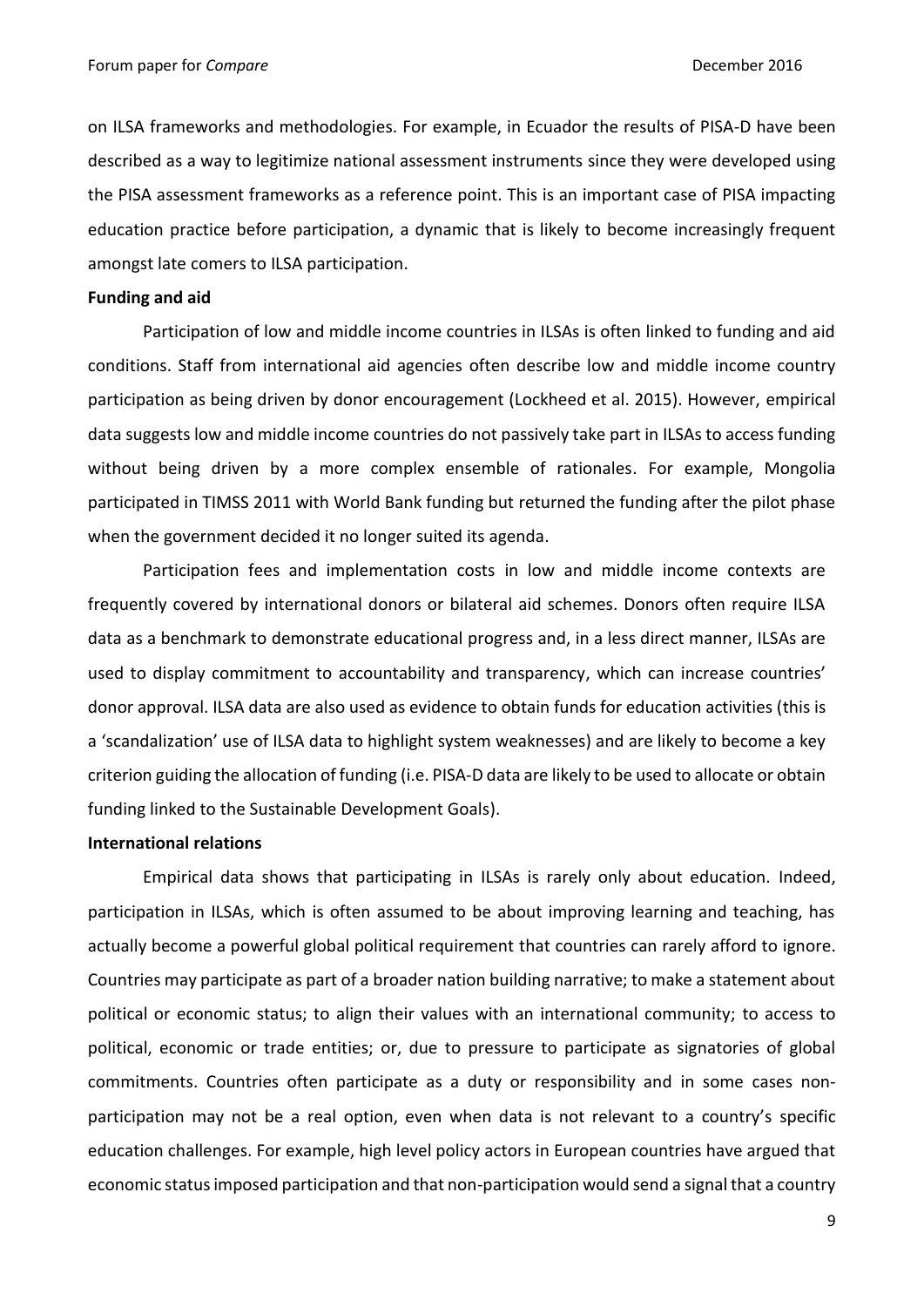was not sufficiently committed to improving education. An increasing number of countries whose participation has not led to improved results are seeking arguments to drop out, but feel obliged to continue participating.

International relations purposes for participation include factors related to membership in international organizations that administer ILSAs or initiatives which have been pledged by countries (e.g. Mongolia was a key player in the UN Literacy Decade - the framework within which LAMP was developed). In such cases, participation may be valued as a process over and above the value of the data that are generated. When participation is about the 'club' that a country joins, participation becomes a 'global ritual of belonging' (Addey 2015) which involves adopting values and entering social projects which put countries 'on the map' (Grek 2009). For example, in Paraguay participation in PISA-D enabled entrance into a global community (described as its first relationship with the OECD), ending a form of self-exclusion from processes for generating education data which was described as unbearable. Not only does Paraguay's participation in PISA-D substantiate the global ritual of belonging, but high level policy actors are honest about the importance of belonging to this community in political terms, which then needs to be publicly justified in technical and educational terms in the media. Closely linked to the global ritual of belonging is the use of international assessments to generate national statistics with a global stamp of approval and to obtain recognition in the eyes of the international community (e.g. UNESCO's General Conference approving Palestine as a Member State, the government of Cyprus sending a signal to the Turkish government which occupies the Northern part of the island). Participation may also be seen as enabling entry or improving chances to enter political entities (e.g. Turkey applying to enter the European Union).

# **National politics**

Empirical data suggests participation may be prompted by pressures associated with national politics. These pressures may come from ministries and institutions not directly related to education. Participation can also be a response to special interest lobbies (e.g. French banks lobbied for France to take part in the 'finance literacy' section in PISA), media pressure or public opinion. Where forms of New Public Management (NPM) have been implemented, ILSAs can be used as regulatory tools to measure progress towards performance targets. Scandalizing comparatively 'bad' data can be a means for political parties to win support or put the spotlight on weak performance and discredit opposing political groups (Addey 2015; Steiner-Khamsi 2003). Participation in certain ILSAs may be taken for granted by governments and political parties whose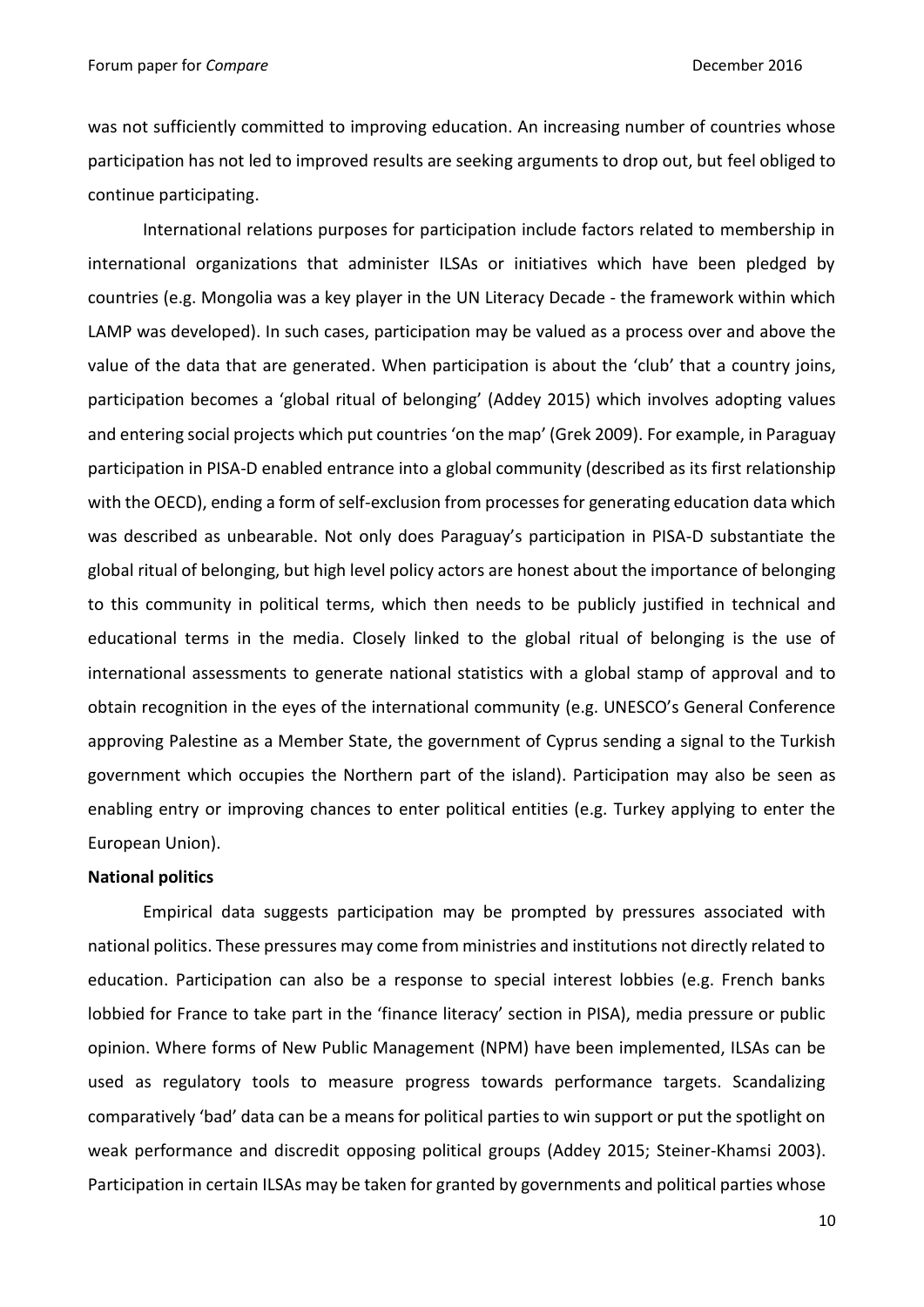agendas align with values underpinning ILSAs and new governments may withdraw or differently emphasize participation to create a point of distinction from previous governments. For example, the Coalition government elected in 2010 in the UK has given greater emphasis to international data than previous Labour governments.

The tactical use of international data to respond to domestic political agendas by 'glorifying' education performance can be observed in the form of the statistical elimination of educational problems (Steiner-Khamsi and Stolpe 2006). For example, the shift to the measurement of literacy as a continuum - from poor literacy to proficient literacy - avoids the concept of illiteracy by focusing on the lowest level of literacy. Mongolian policy actors capitalized on this shift to argue that LAMP met the country's need to improve 'bad' numbers (i.e. high adult illiteracy rates) which appeared in the 1990s. In other contexts, such as Australia, PISA has been used to 'scandalize' a decline in the rankings. As discussed above in relation to the use of ILSA data as evidence for policy, movement in the rankings is often mobilised to justify national political agendas for education reform.

#### **Economic competitiveness**

**.** 

ILSAs may be seen as instruments for measuring human capital and as providing proxy indicators for economic competitiveness and attractiveness to the corporate world. The causal relation between education and economic performance is widely made – although correlations between ILSA scores and national economic growth have been called into question (Kamens, 2015; Klees 2016). ILSA data, particularly data generated by OECD programmes such as PISA and PIAAC, are used to represent skills pools and labour competitiveness in order to attract investment. Indeed, PISA is primarily designed as a measure of human capital flows at the end of compulsory schooling. In a recent interview<sup>4</sup>, Andreas Schleicher, Director of Education and Skills at the OECD, argued that even poorer countries like Brazil need to measure their skills using PISA since globalization means all workers are competing against workers globally. ILSAs have thus become an important instrument within what Brown and Tannock (2009) call the global war for talent—the competition between nations for the most valuable human capital. The OECD has positioned PISA as the best instrument that countries can use to measure how well their education systems prepare students to compete for jobs globally and to identify the best policy solutions for training the most competitive workers.

<sup>4</sup> This is an interview carried out in 2015 as part of Addey's PISA4D4Policy research project.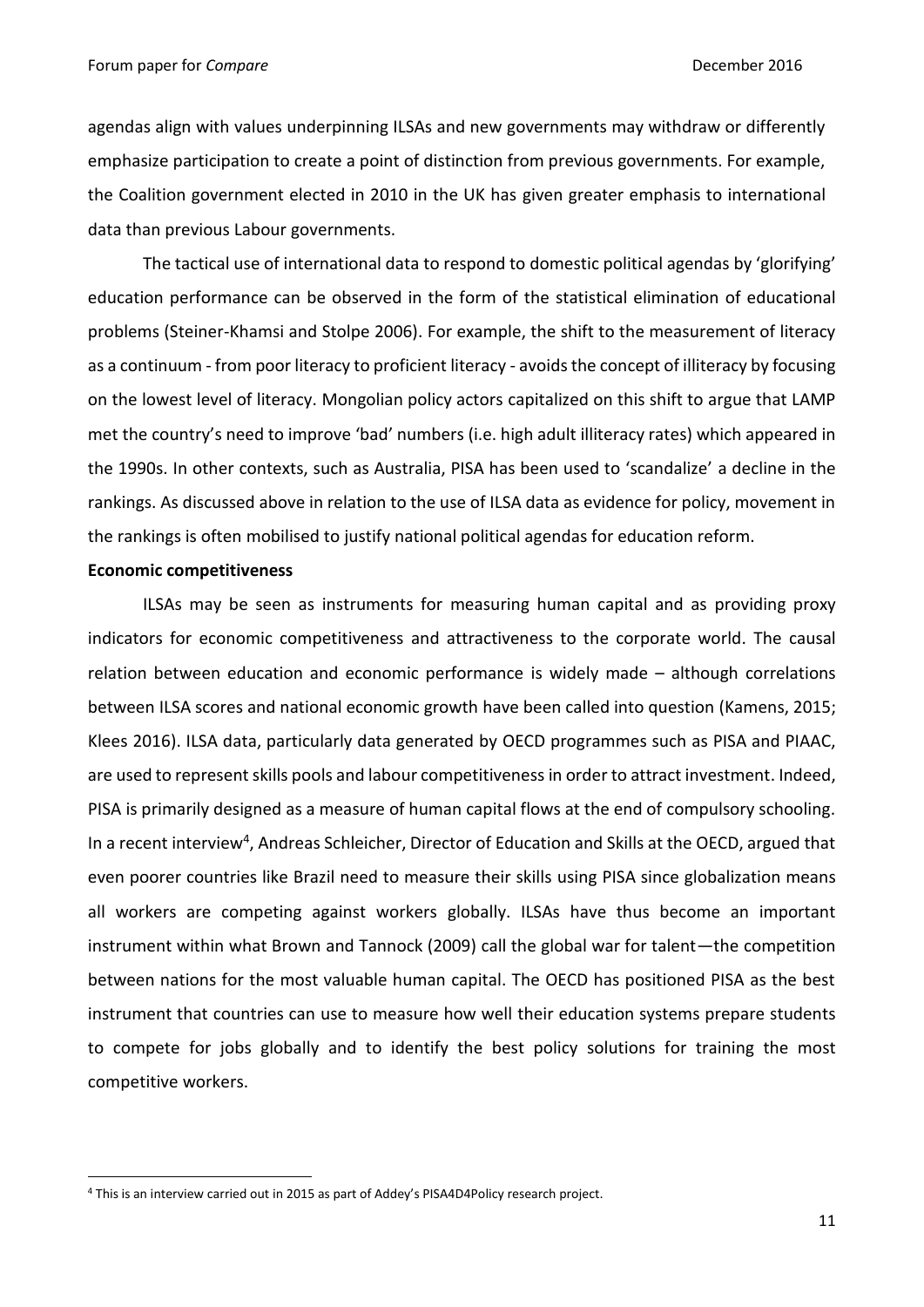## **Curriculum and pedagogy**

The rationale of improving teaching and learning is rarely mentioned as a primary driver of participation in ILSAs. This may be a result of PISA becoming the most prominent ILSA. Whilst the IEA's TIMSS and PIRLS measure how well students have acquired the curriculum that is taught, PISA measures the capacity to apply skills learnt over the first 15 years of life. There is thus only a loose relation between curriculum and PISA performance.

When participation is described as a strategy for informing changes to curriculum and pedagogy, these changes are often associated with a desire to improve test-performance or responses to internal political agendas. Technical questions about how ILSAs can sensibly inform better teaching and learning practices are increasingly being voiced by those concerned that resources invested in ILSAs give something back to education at the classroom level. However, in the case of PISA it is not clear how ILSA data could sensibly inform changes at this level.

#### **Conclusion**

Understanding how ILSAs have developed and why participation has grown so rapidly requires analysis of the meanings they acquire in each national context in order to deepen understanding of the role that ILSAs play in global governance in education. ILSAs are constituting a new mode of infrastructural governance as they spread capacities to generate, collect, manage and analyse education data across countries around the world (Sellar and Lingard 2014). This infrastructure 'joins up' national assessments of education and lubricates the global governance of education through comparisons of national performance (Novoa and Yariv-Mashal 2014; Woodward 2009). Moreover, by participating in ILSAs, countries demonstrate that they share the values of an international community (cognitive governance) and produce evidence and knowledge for policy making (normative governance). Participation thus also facilitates modes of epistemological governance that produce alignment of assessment cultures and other educational practices across countries. Although countries participate in ILSAs for diverse reasons, this participation entails consent to common ILSA values of (1) the need for more reliable, comparative data to equip countries for the global economy through quality and equity-driven educational systems and (2), the need to contribute to generating ILSA-based policy knowledge as a member of the international community.

The analytical framework developed by Addey and Sellar (2017) suggests that: (1) participation is rarely driven by one factor alone; (2) the decision to participate has to be understood in the particular context in which the decision is taken; (3) rationales can change not only between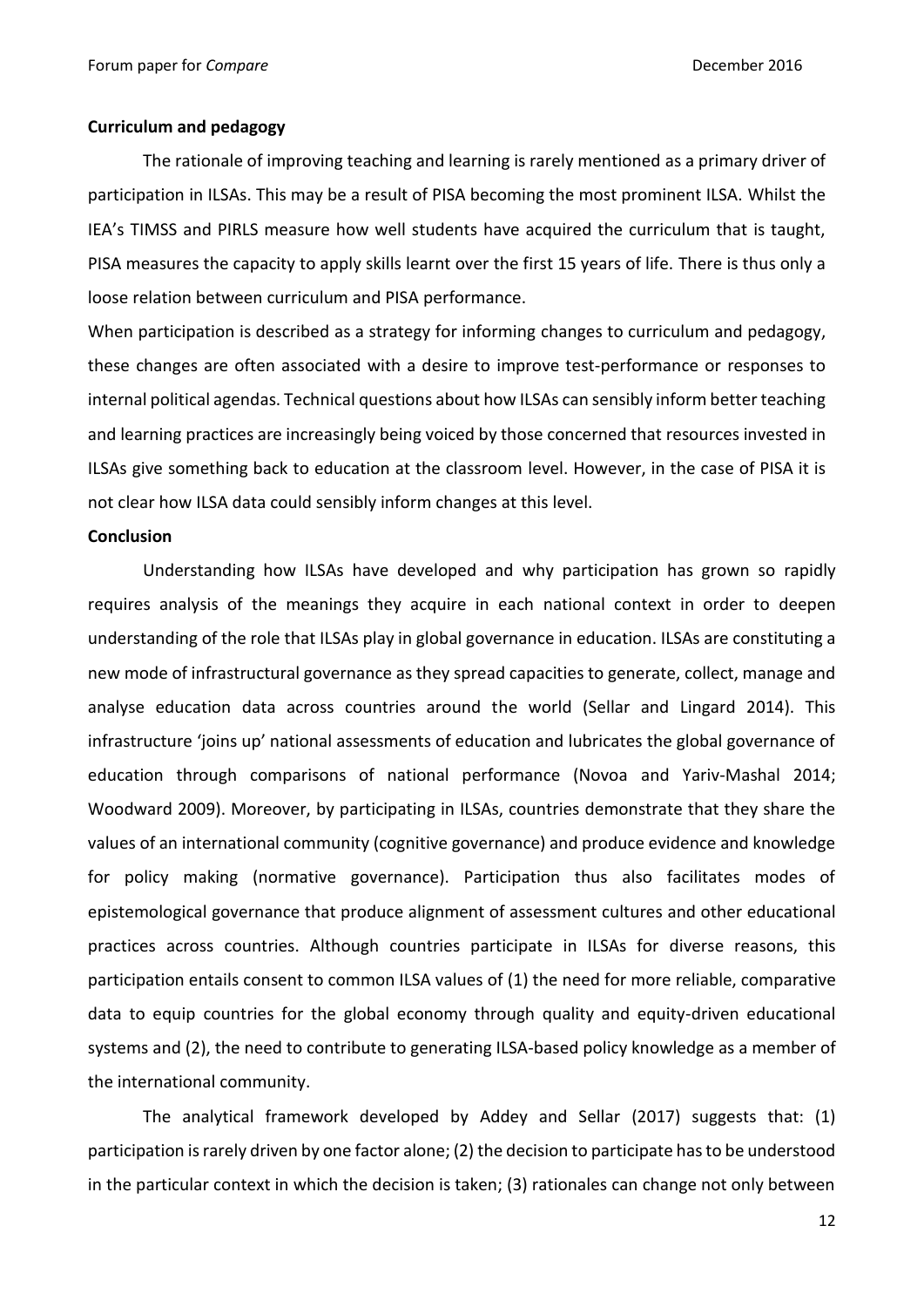implementations of the same ILSA, but also during the same implementation; and (4) it is not only the gaining of data that drives participation, but the process of participation itself. Rationales for participation are often not discrete and cannot be assumed simply on the basis of wealth, level of development or international relations. For example, participation may be rationalized in terms of ensuring economic competitiveness in the global economy through evidence-based policy, while data are used to push internal political agendas. Alternatively, participation may be justified in terms of participating in an international community and building national assessment capacities, while also being a requirement for the receipt of international aid. There are also cases in which the 'push' to participate can be related to personal political and career agendas.

Although for many countries participation is justified in terms of the dominant narrative of 'better data for better policies', the wide variety of functions which have emerged show that this global phenomenon is much more complex. The rationales for participation outlined in this short paper offer an insight into the complex global education landscape that is being constituted and suggest that the sociopolitical contexts in which ILSAs are adopted are also transforming the intended uses of ILSAs. The diverse rationales for participation show how ILSAs can easily serve multiple purposes and we argue that this flexibility has contributed to the rapid growth of the ILSA phenomenon over the last fifteen years.

This paper has sought to highlight how the various uses of ILSAs make economic and political considerations as important as educational considerations, or perhaps even more important, when decisions are taken to participate in ILSAs. We are left with a number of questions that can be asked about participation. For example, what is the balance between political, educative and technical rationales for participating in ILSAs? Can these different dimensions be disentangled? And to what extent are ILSAs contributing to global education policy becoming an increasingly political and economic matter, rather than an educative one?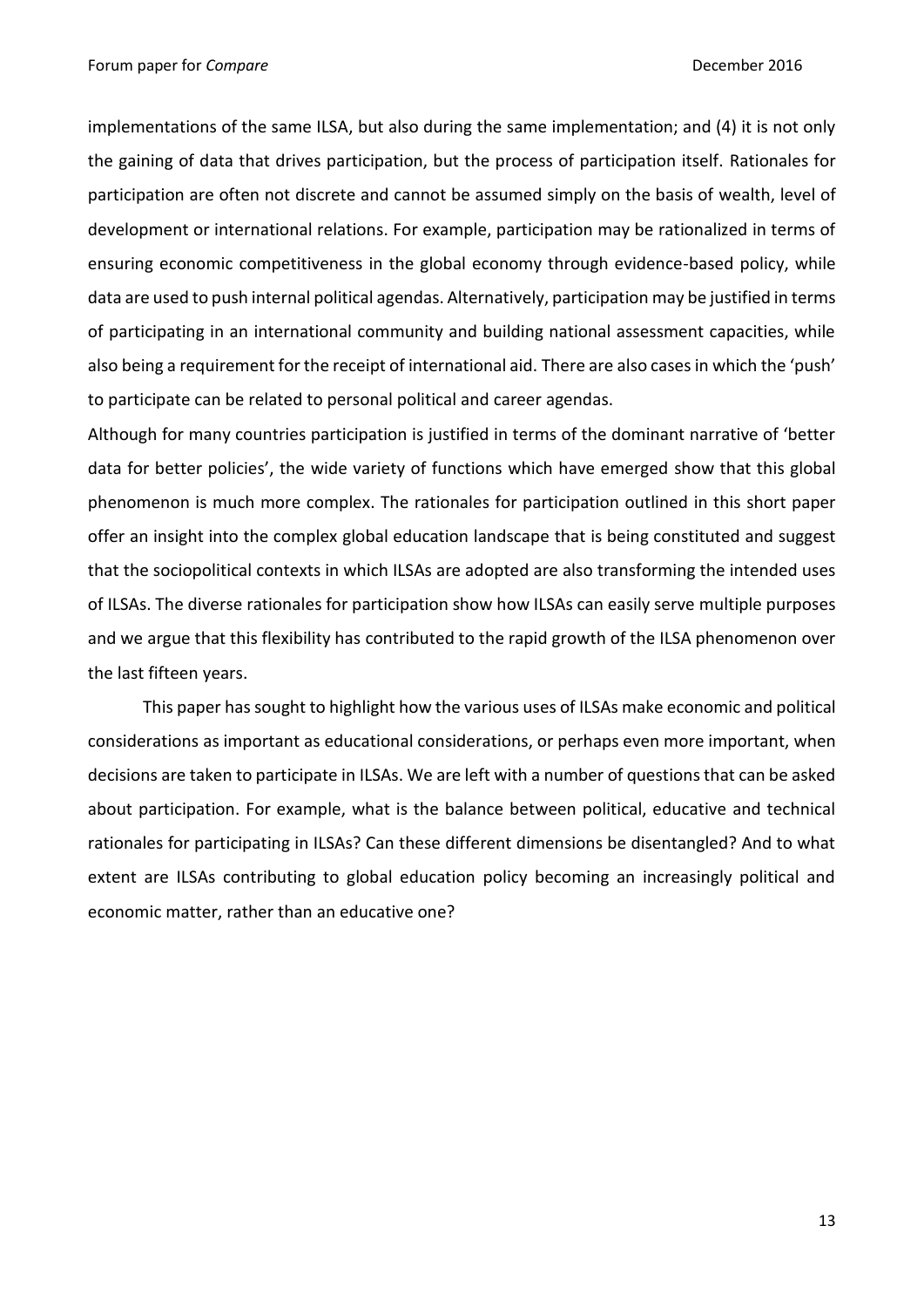# **Focusing on the local to understand why the global resonates and how governments appropriate ILSAs for national agenda setting**

*Gita Steiner-Khamsi, Teachers College, Columbia University*

Arguably, the ILSA analytical framework, developed by Camilla Addey and Sam Sellar, breaks radically with commonsensical explanations of why national policy actors agree to participate in PISA, TIMSS or other international-large scale assessment (ILSA) studies. The most commonsensical ones are lesson-drawing or learning from comparing over time or across educational systems. In contrast, their analytical approach takes into account (i) political, (ii) economic, (iii) social, and (iv) technical dimensions and notably acknowledges that policy actors use ILSA findings for (i) coalitionbuilding or, more precisely, for generating or alleviating reform pressure, (ii) mobilizing financial sources for the education sector, (iii) demonstrating "internationality," and finally, for (iv) learning technical skills of how to measure student outcomes and system performance. Having examined several countries that participated in PISA, LAMP and PISA-D, Addey and Sellar identify a total of seven categories of reasons that explain a country's participation in these three ILSAs. Of course, one may contest whether the seven categories really cover the universe of possible motivations for engaging with ILSAs or, at the opposite end, whether—as I would propose—the proposed seven rationales should be grouped in fewer broader dimensions, such as the four suggested above. The benefits of fewer, broader dimensions are two-fold: they would entice researchers to expand the list of rationales for ILSA engagement based on empirical studies of additional ILSAs, (moving beyond PISA, LAMP, PISA-D) and additional country contexts. Nevertheless, listing *different*  rationales for participation in ILSAs represents without any doubt a solid foundation for building an analytical framework, for the following reasons.

First, ILSAs have experienced an exponential growth both in terms of frequency with which such student assessments are carried out and in terms of educational systems that participate. They have become polyvalent as a result of this boom. Acknowledging that policy actors engage with ILSAs for different reasons implies that ILSAs *mean* (politically, economically, socially, technically), depending on the context, different "things" to different actors. As Addey and Sellar poignantly remark, the elusiveness of PISA is an asset, not a weakness, enabling a large number of policy actors, spread in every corner of the world, to use it as they see fit. Addey and Sellar's point that ILSAs resonate for a variety of reasons is well taken. It is furthermore important to point out that the elusiveness of ILSAs is related to the number of educational systems that participate. The greater the number of educational systems or the spectrum of country contexts, the more elusive and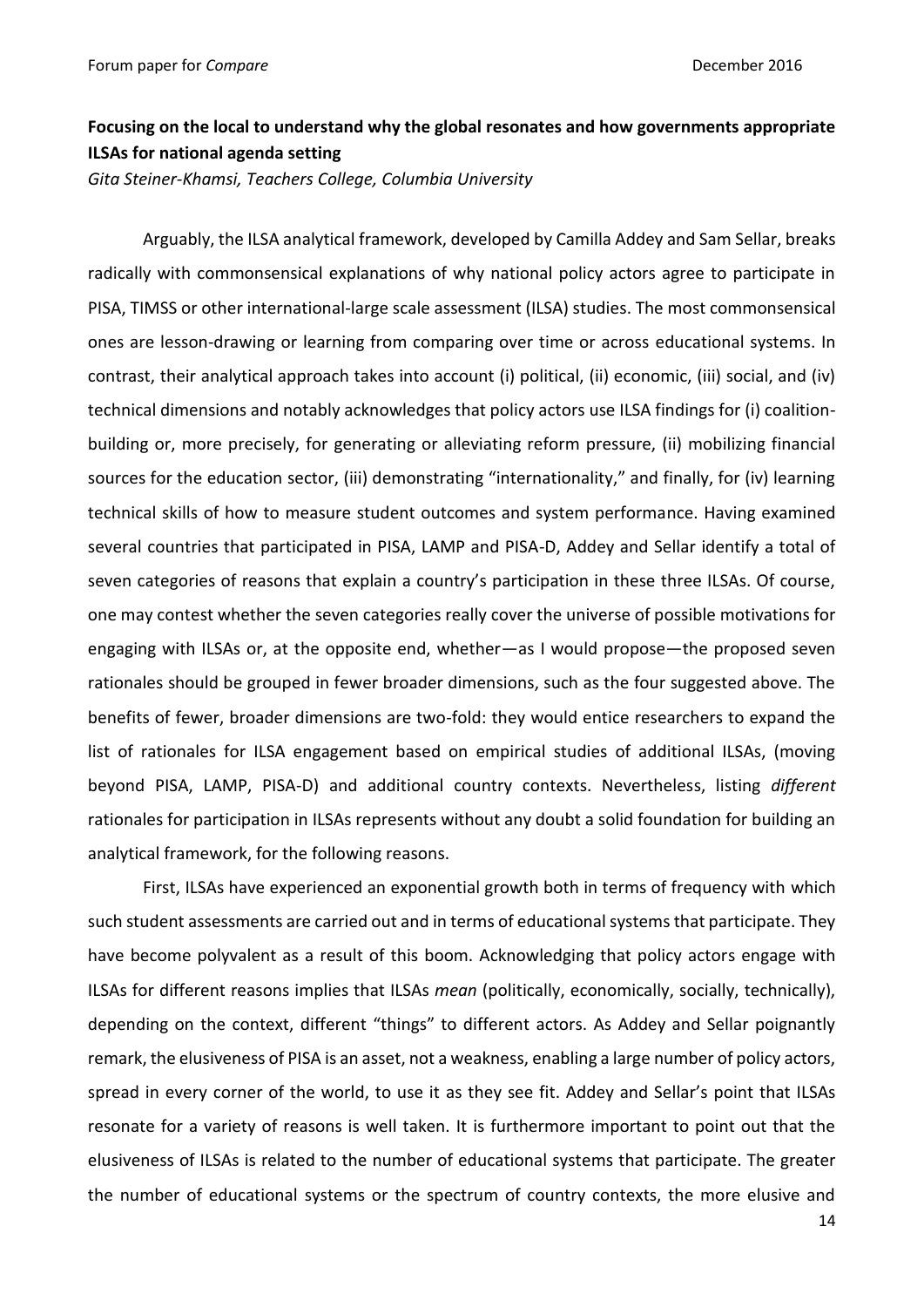1

polyvalent do ILSAs become. What is more: the greater the elusiveness, the more attractive do ILSAs become to undecided policy actors, enhancing their chances of participation and so forth. This applies first and foremost to PISA. The strength of PISA is its great number of participating countries, and as a corollary its elusiveness and polyvalence, enabling each and every policy actor to participate in PISA for their own reasons. What also helps in terms of polyvalence is PISA's complete detachment from national curricula and its exclusive focus on cross-national 21<sup>st</sup> century skills. It is a decontextualized measurement to start out with and therefore enables each and every participating government to project their idiosyncratic explanations for their high, average, or low performance, respectively. An analogy to the Lazy S-curve, used in diffusion studies, may be helpful here for purposes of illustration: a "traveling policy" or, as is the case with ILSAs, a "traveling policy tool" becomes deterritorialized and decontextualized at a take-off point, when several countries adopt the policy or the policy tool, respectively. Eventually, it becomes everyone's and nobody's reform at the stage of explosive growth, thereby further increasing its attractiveness to the late adopters.

Second, a case is more than a country. Chile, France, the United States, or any country for that matter, are not actors. But the Government, the Teachers Union, the Testing Industry, or any other community in the respective country with a shared understanding of what an ILSA means to them is an actor. A case in point is the State of Palestine, $5$  where government officials use PISA results to demonstrate vis-à-vis the general public the success of their educational reforms, curriculum developers borrow PISA test items to explain to teachers what good student tests should look like, and educational researchers finally show a keen interest in participating in PISA for the sake of their own careers, in particular for their own professional development in the areas of test construction and statistical analysis. The Framework is useful provided that the country is considered a case, rather than an actor, and used to show that there are many different actors, at times with divergent reasons for participating in PISA, within a country that for different reasons embrace participation in PISA. Such a multi-actor perspective would open up a host of fascinating research questions such as, for example, do the responses of national government actors, curriculum developers, and educational researchers differ across countries, which reason for

<sup>&</sup>lt;sup>5</sup> This examples draws from the presentation of Mohammad Matar, Palestine Ministry of Education and Higher Education, which he made during the symposium "Learning from Learning Assessments: The Politics and Policies of Attaining Quality Education," held on June 23, 2016, in Geneva and organized by NORRAG, the Center for Universal Education at Brookings and PASEC.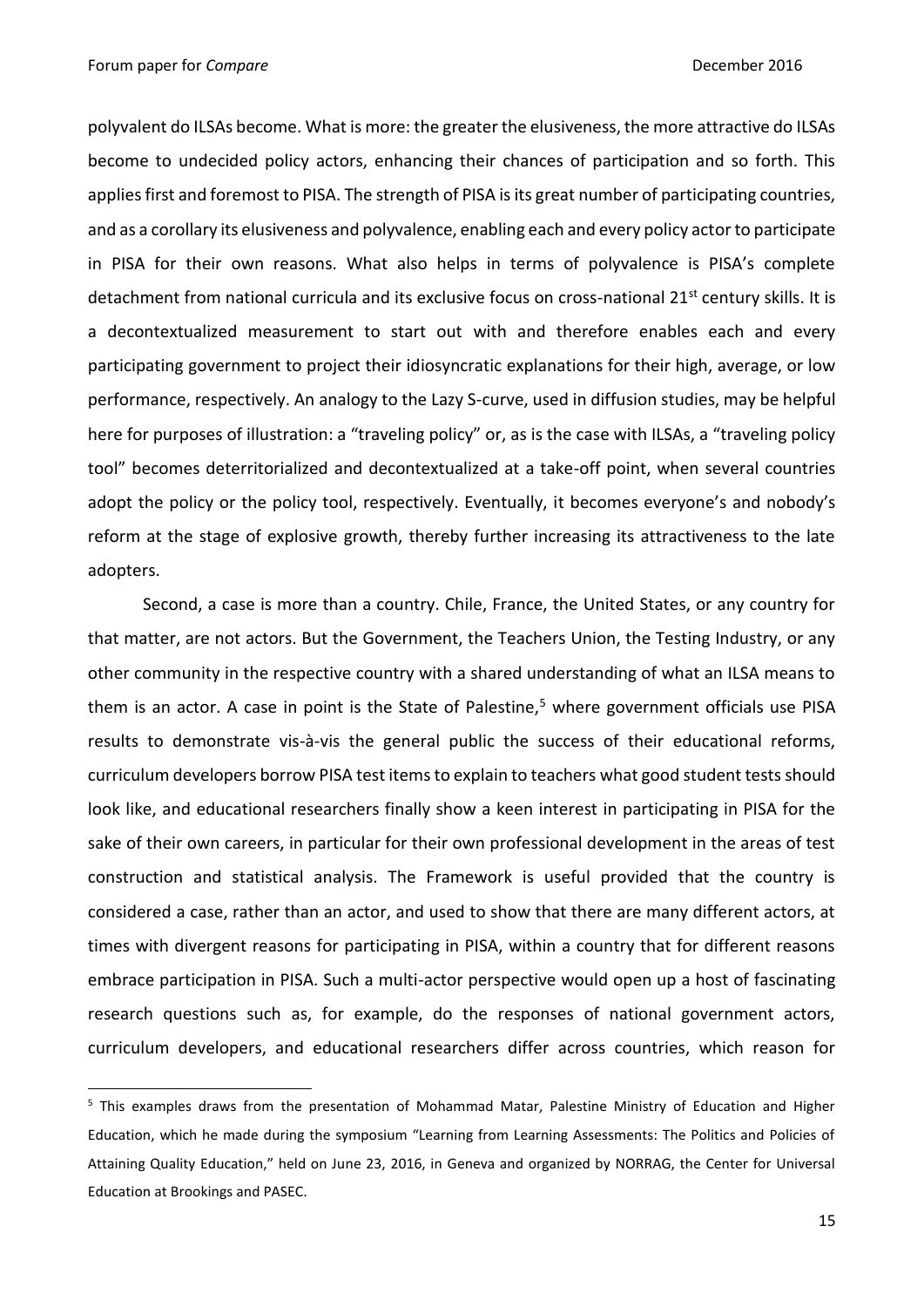engagement with PISA is considered the norm and passes as the official version, and which rationales are rendered irrelevant or considered a taboo, and why.

Finally, any analytical framework in policy studies—including the one presented by Addey and Sellar—requires a theory of the state in order to understand the idiosyncracies or "socio-logic" (see Schriewer 1990) of the varied motivations for ILSA participation. It is noticeable, for example, that only government actors in specific country contexts appropriate ILSAs as a (quasi-) external stamp of authority to then "scandalize" their own system with the intention of generating reform pressure, mobilizing funds, and building a coalition of reform-minded allies. A good case in point is the 2004 evaluation study of the Danish educational system for which the Government of Denmark contracted OECD (see Brøgger, Pizmony-Levy, Staunæs, Steiner-Khamsi, 2016). Produced by a group of international *and* national policy analysts, the 2004 OECD report set in motion a decade-long debate on the need to revamp the educational system, which eventually culminated in a fundamental reform that went into effect in September 2014. Denmark stands as a case for a country in which civil society is actively involved in educational reform. Any decree undergoes a rigorous, multi-stage stakeholder review, entitled "hearing." Thus, winning support for a fundamental reform is indispensable. At the opposite end is perhaps Kyrgyzstan where educational reforms are issued by the central government; at best in consultation with the municipal government of the capital city Bishkek and at times in collaboration with the state-affiliated teachers union, but with very little or no input from non-state actors. Kyrgyzstan scored last in the two PISA rounds: in PISA 2006, it was ranked 57 out of 57 countries and in PISA 2009, 65 out of 65 participating countries. The gap in score points between students in Kyrgyzstan and Shanghai-China, the topperforming region in PISA 2009, corresponds to 242 score points or more than six years of formal schooling. Rather than using the poor results as a policy window for resource mobilization or stakeholder engagement, the government blamed the independent research think tank for the poor results, strengthened its own, government-affiliated agency in charge of standardized testing, and discontinued its participation in PISA. Clearly, in the absence of pressure from civil society *and* in the strong interest for political continuity, a Statist approach to agenda-setting (as seen in Kyrgyzstan) does not need OECD to justify the need for national reform. As is the case everywhere else too, reforms in Kyrgyzstan are supported by some, and opposed by others. However, the contestation does not lead to an inclusive policy process in which the government is under public pressure to justify its policy decisions. To conclude, what would be useful in such a framework is a theory on the role of the state in the policy process (see Verger's response below) that would

16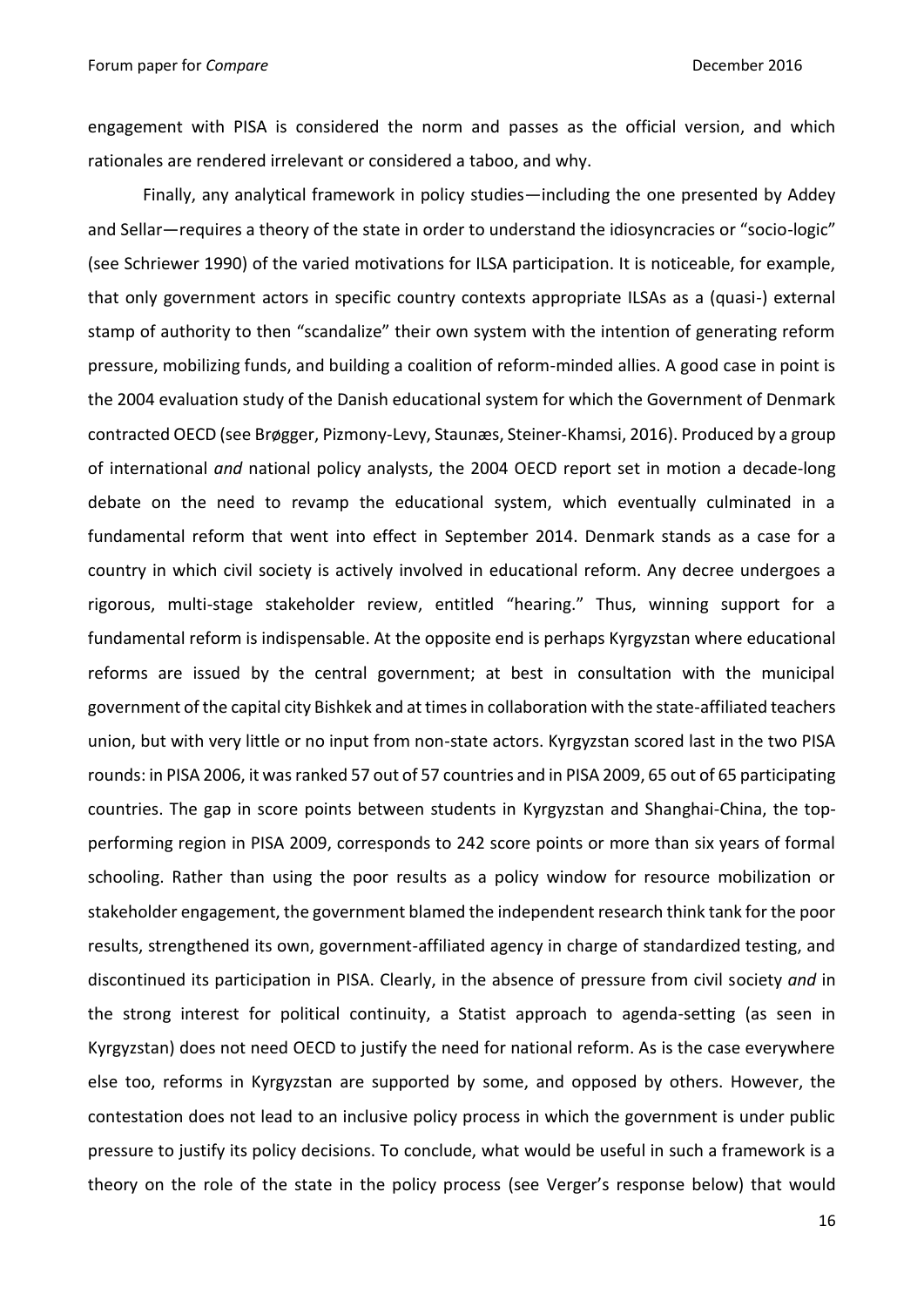explain, among other important things, why national actors prefer one reason of participation over six or more other reasons for engagement with PISA.

Clearly, the ILSA analytical framework is an invitation to researchers to investigate the local meaning(s) of ILSAs which, over the past decade or so, has attained global status as a policy tool. From a systems perspective, it is not only polyvalent, meaning different "things" to and fulfilling different agendas for different actors, but it is also polyglot: ILSAs speak the language of accountability used in (new) public management, the language of standards advocated by the private sector and non-state actors, and last but not least the pedagogical language of effective learning spoken by educators (see Steiner-Khamsi, 2015).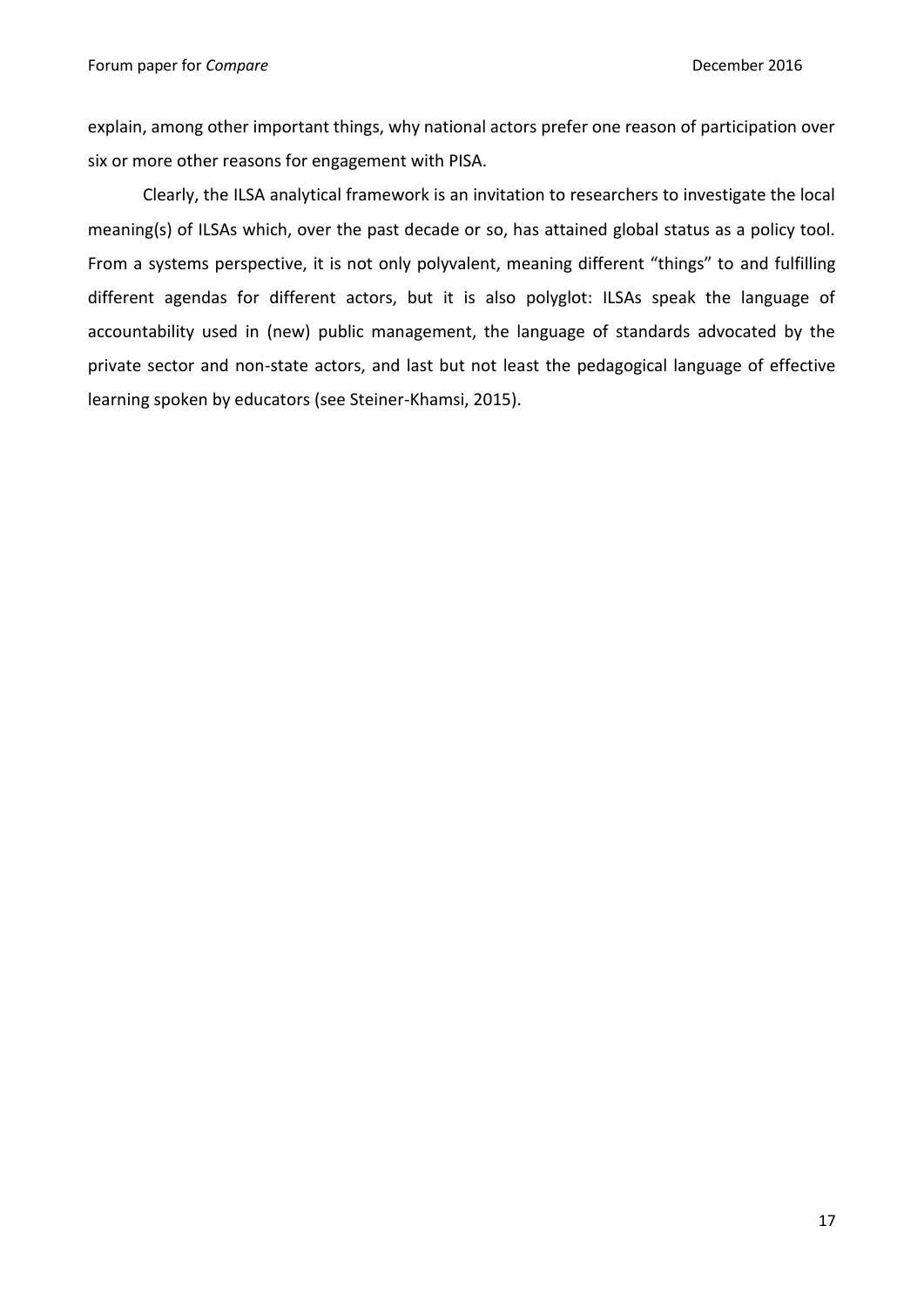# **A response to the rise of international large-scale assessments and the reasons for participation** *Bob Lingard, The University of Queensland*

Addey and Sellar have provided an insightful analysis of the growth in significance of ILSAs from the 1990s. An important factor here was the strengthening of an assessment culture in the OECD and IEA at that time, under pressure from the USA. Since then there have been successful moves by the OECD to expand the scale of participation in ILSAs, especially PISA. Addey and Sellar also document national rationales for participation in ILSAs through the creation of a heuristic typology. As they note, empirical work is needed in respect of the specificities of any participating nation's rationale. The rationales are usually hybrid mixes of these and change over time, as well as serving different political purposes.

In addition to the necessity of granular empirical work, there is also a need to theorise across the typology. As an example, consider the rationale of belonging to the international community of nations, where participation itself is its own rationale. We might begin to understand this rationale through neo-institutional or global polity theory: the global dispersal of a kind of Weberian technical-rationality as a demonstration of the modernity of any given nation. A weakness of the neo-institutional approach is neglect of actors in diffusion and acceptance of modernity and of power relations. In these processes, policy actors are important and strengthen rationales for participation over time, as we witness an alignment of policy habitus of international and national policy makers through an epistemic community linked to an emergent global education policy field, with field here theorised within a Bourdieusian framework (Lingard et al., 2015). This latter work also provides potential theoretical insights into national rationales for participating in ILSAs. Theoretical work on policy borrowing (and learning) would also offer another way to add a theoretical dimension to the Addey and Sellar typology.

While national rationales are important, the changing rationales of international organisations for ILSAs are also important, if we want to document, understand and theorise the impact of these tests at any moment in any given nation. The impact of ILSAs manifests through a frisson between these programs and national rationales. International organisation rationales will be considered here through a brief case of the OECD's PISA as a necessary complement to consideration of national rationales for participation in ILSAs.

There have been PISA shocks over time with the reaction in Germany following the first PISA in 2000 providing a good case in point. The observation should be made here, though, that this kind of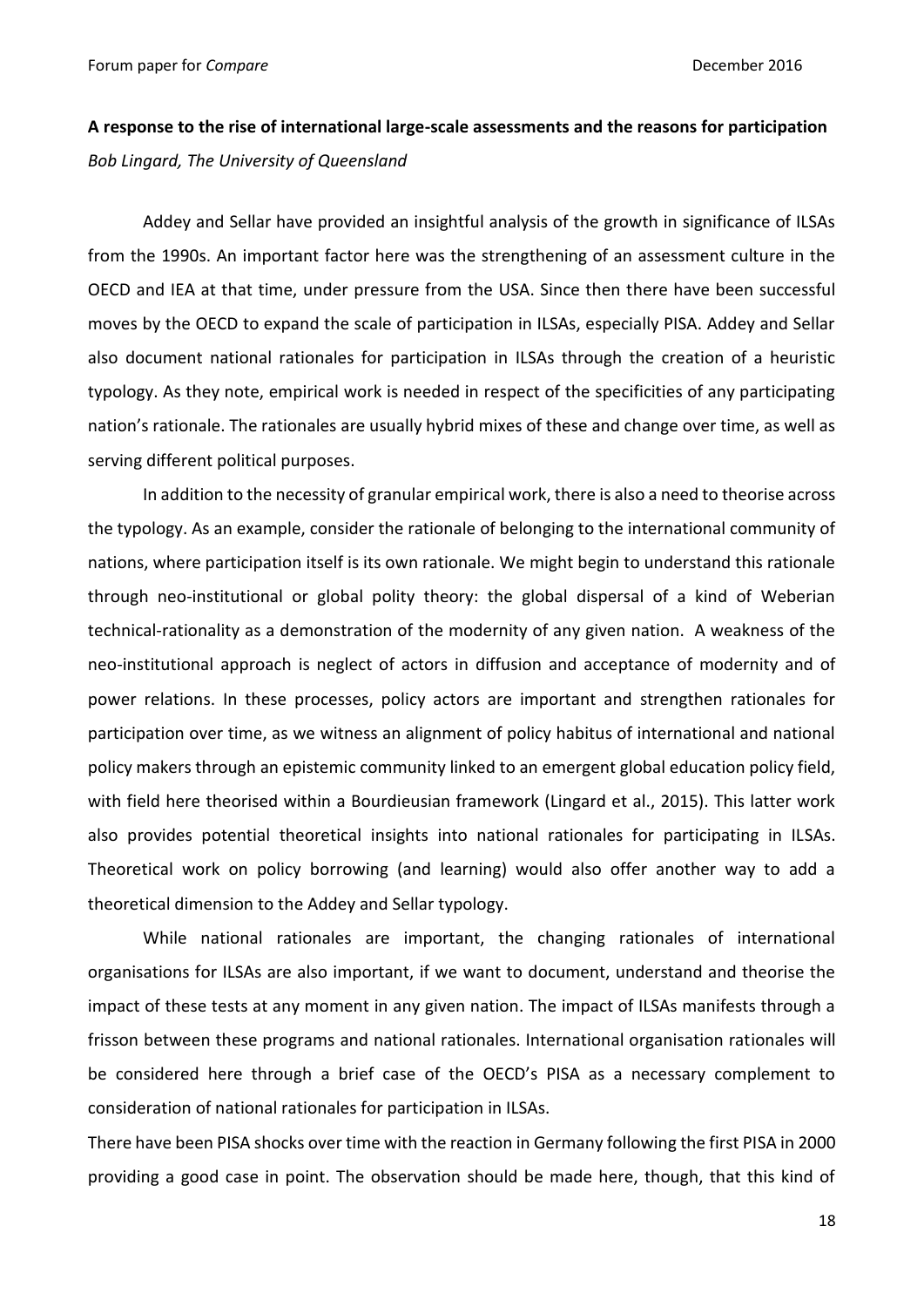reaction is not the exception. Rather, it is the case that an OECD rationale for PISA is to challenge complacency (and perhaps incrementalism) within national schooling systems; PISA shocks are an intense version of such challenges. OECD documents express this rationale clearly: '[E]vidence suggests that international pressure and competitive environments are more likely to diffuse a sense of ineluctability of some reforms among the various stakeholders and the public at large' (OECD, 2010: 315) and again, '[E]xperience shows that more comprehensive reforms are possible when there is a widespread recognition of the need for a change to take place  $-$  e.g. in case of external pressure, competitive threat or common enemy' (OECD, 2010: 335).

Additionally, research on the OECD and its education work would suggest that the Organisation has become more of a 'policy actor' in education over time (Henry et al., 2001; Lingard and Sellar, 2016); an element here is the Organisation's use of the media to frame the impact of PISA within nations. This is not to deny the complex relationships that the Organisation has with member nations and its extensive committee structures in each policy domain that conjointly set the agendas. Here we might see the OECD as the fulcrum in a network of relationships. However, the OECD's role as policy actor can be seen in its moves to increase national participation in PISA. Thus, in addition to the significance of national rationales and the OECD's rationale for PISA, the OECD's policy actor role through its media and other policy work is also important in understanding the impact of PISA within nations and its rise as an international ILSA. Furthermore, the 'success' of PISA has been a motivation for the OECD to develop other tests such as PISA for Development and PISA for Schools.

An OECD Media Relations Manager, who handles the media coverage of PISA, suggested that his role was 'to liaise between OECD experts and the outside world'. He added that he strived to make the work of the Directorate more appealing to the media, while acknowledging that the media were more interested in certain sorts of stories, particularly league tables of comparative performance. The media relations manager worked closely with the Head of the Directorate and of PISA to share the message the OECD wanted to deliver to the media. A few weeks before the release of PISA results in December of the year following that in which the test was administered, notification is sent to a list of approximately 4500 journalists globally, alerting them to the imminent publication of PISA results. The media team then work with the Education Directorate on a choreographed release of PISA results. One OECD staff member noted that not all OECD reports had such focused media releases as did the PISA report: 'We do these big media launches because it's a flagship'.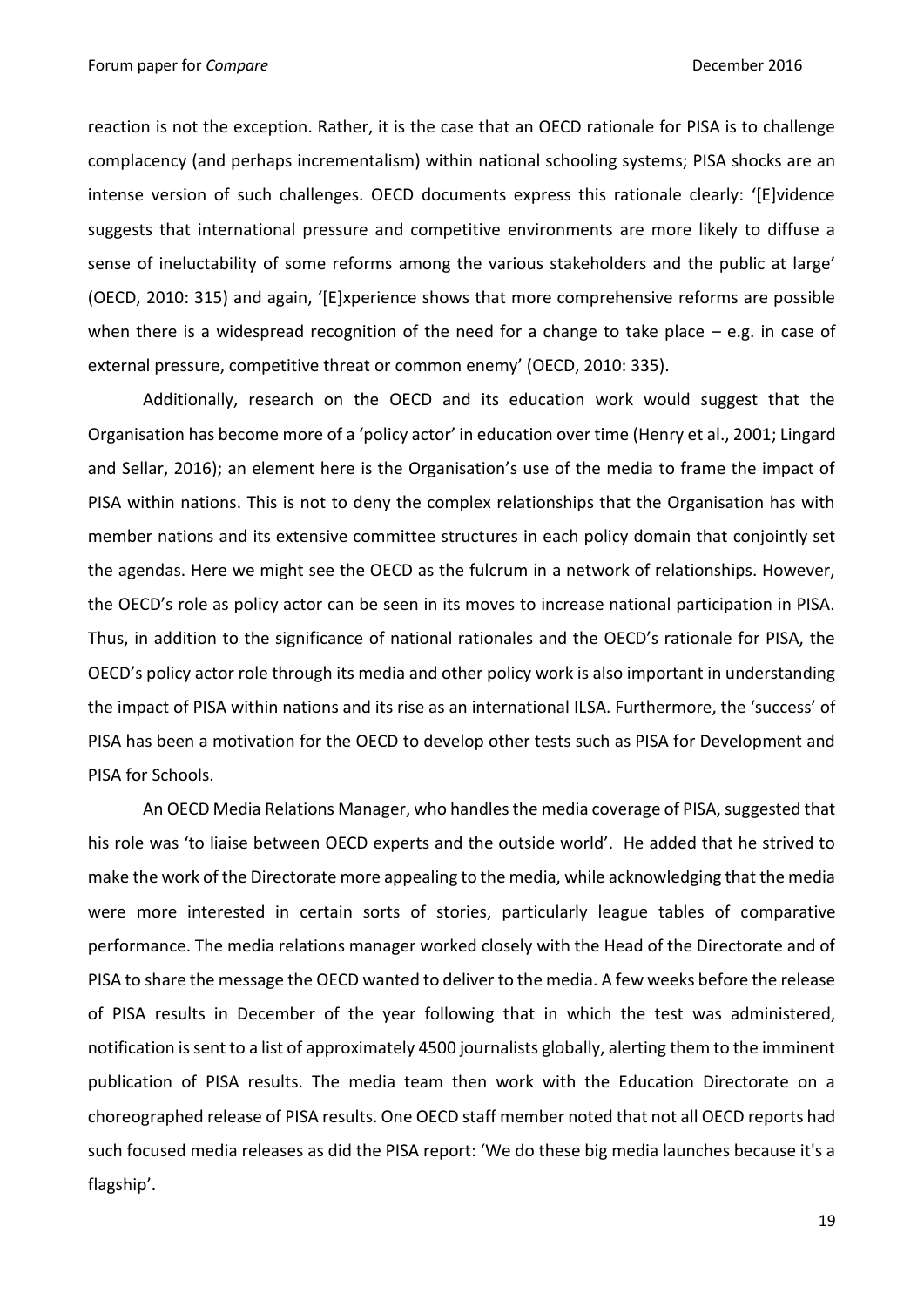The media team at the OECD is also involved in the production of the PISA report and of the short, media-oriented country notes on national PISA performance. The Media Relations Manager stated, 'We work with (the Directorate) to work out a strategy for releasing it to the media'. The Education Directorate briefs journalists about the PISA results, seeking to manage the message that gets reported, and attempting to improve journalists' understanding of PISA and PISA results. The Media Relations Manager also noted that the Director's

…core audience is with, ideally, the Education Ministers …. He sees the value of media as another way to reach Education Ministers and also reaching to a more general public; especially with the policy makers. If the OECD brings out a report, it is very easy for the government Ministers to ignore it or be told about it by their staff, top down. Whereas, I am sure with PISA, the fact that it's all over the BBC in England, the Education Minister is going to be very aware of it.

Another OECD interviewee noted this use of media to strengthen the political impact of PISA: 'I think this organisation has made PISA more media focused and also more political … Of course, you tend to use that to reinforce the impact'.

We can see the active role the OECD plays in seeking to frame the PISA stories reported in the media around the globe, aimed at the policy impact the OECD is seeking. Thus, it has been argued here that to understand the rise of ILSAs and national reasons for participation, we also need to understand the rationales for these tests within relevant international organisations and in respect of the OECD and PISA we must acknowledge the enhanced policy actor role that the OECD has taken and the role of 'media management' in seeking to enhance the impact of PISA.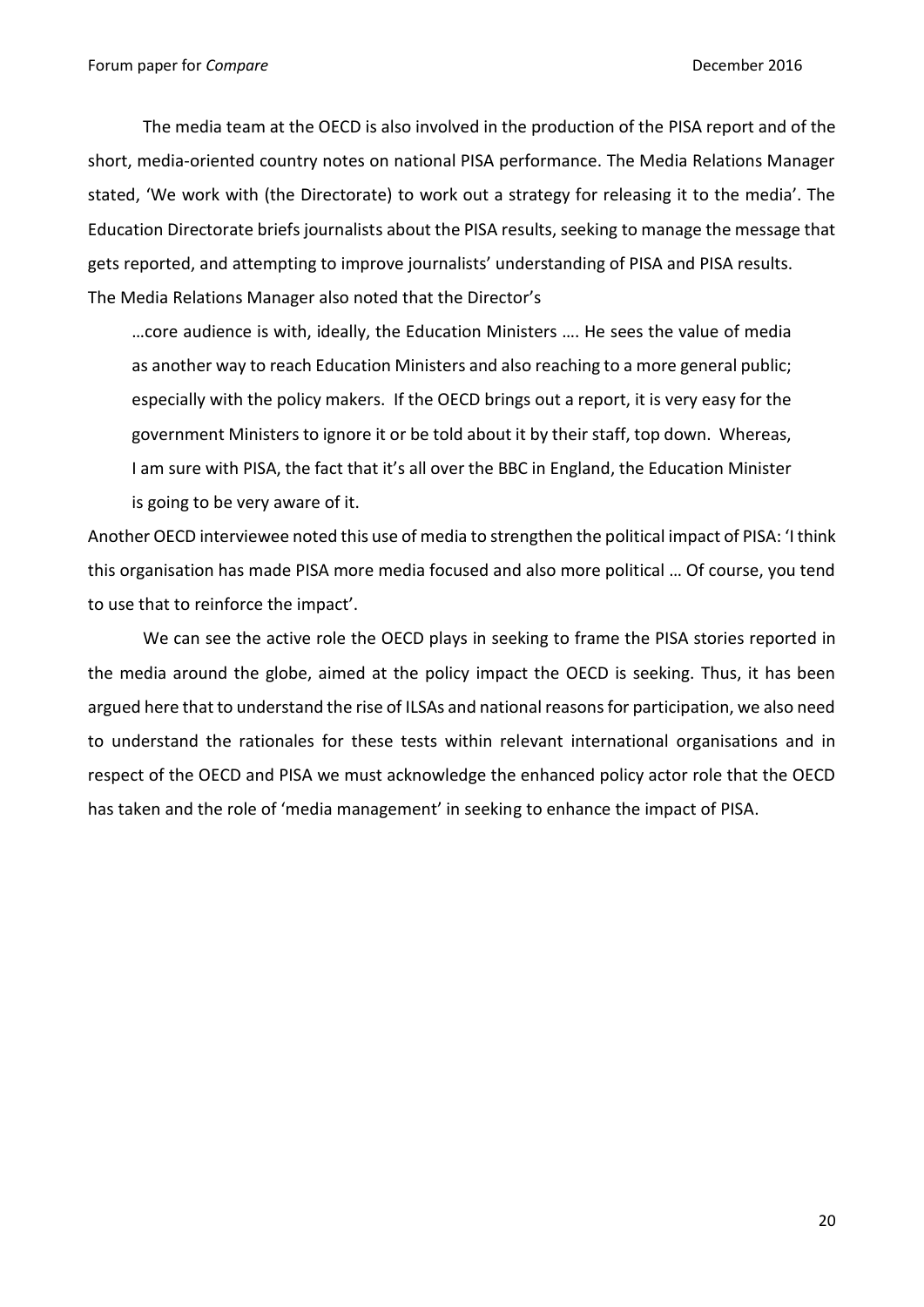# **Theorising ILSA participation**

*Antoni Verger, Universitat Autònoma de Barcelona*

Why do countries decide to participate in ILSAs? In this forum paper, Addey and Sellar present key conceptual and analytical tools to elaborate complex and contextually relevant responses to this question. The authors, on the basis of their broad research experience, systematize an insightful analytical framework to understand the current global expansion of ILSAs. This is a framework mainly constructed inductively, but that dialogues with the main theories on global education policy, namely, rationalism, neo institutionalism, and critical or political economy approaches.

Rationalism would consider that countries decide to join ILSAs following a rational process of decision-making. According to this theoretical current, policy-makers would process the available information on the pros and cons of joining ILSAs and, if the benefits are higher than the costs, will be inclined to join. This approach is gaining momentum in a context in which policy-makers are increasingly expected to base their decisions on international data and evidence about "what works" in education, and ILSAs are highly functional in this respect. As mentioned in Addey and Sellar's framework, many countries decide to participate in ILSAs as a way to strengthen their education systems, to design more effective curriculums, or to define benchmarks for improvement in education.

On its part, neo institutionalism is skeptical about the prevalence of purely rational decisionmaking processes. According to neo institutionalism, countries adopt global policies not necessarily because they need them, or because they know that they work well, but rather due to the legitimation pressures that governments receive to demonstrate to the international community that they are a modern and/or responsible state. As Addey and Sellar acknowledge, some countries might decide to join ILSAs "as part of a broader nation building narrative; to make a statement about political or economic status; [and] to align their values with an international community".

Both rationalism and neo institutionalism provide important, but partial responses to the ILSAs' participation question. Critical or political economy theories, including the globally-structured agenda for education (Dale, 2000), the politics and economics of borrowing and lending (Steiner-Khamsi 2010), the policy mobilities approach (Rizvi and Lingard 2009, Ball 2012) or, more recently, cultural political economy (Robertson and Dale, 2015, Verger, Fontdevila and Zancajo, 2016), put the focus on drivers of a different nature.

21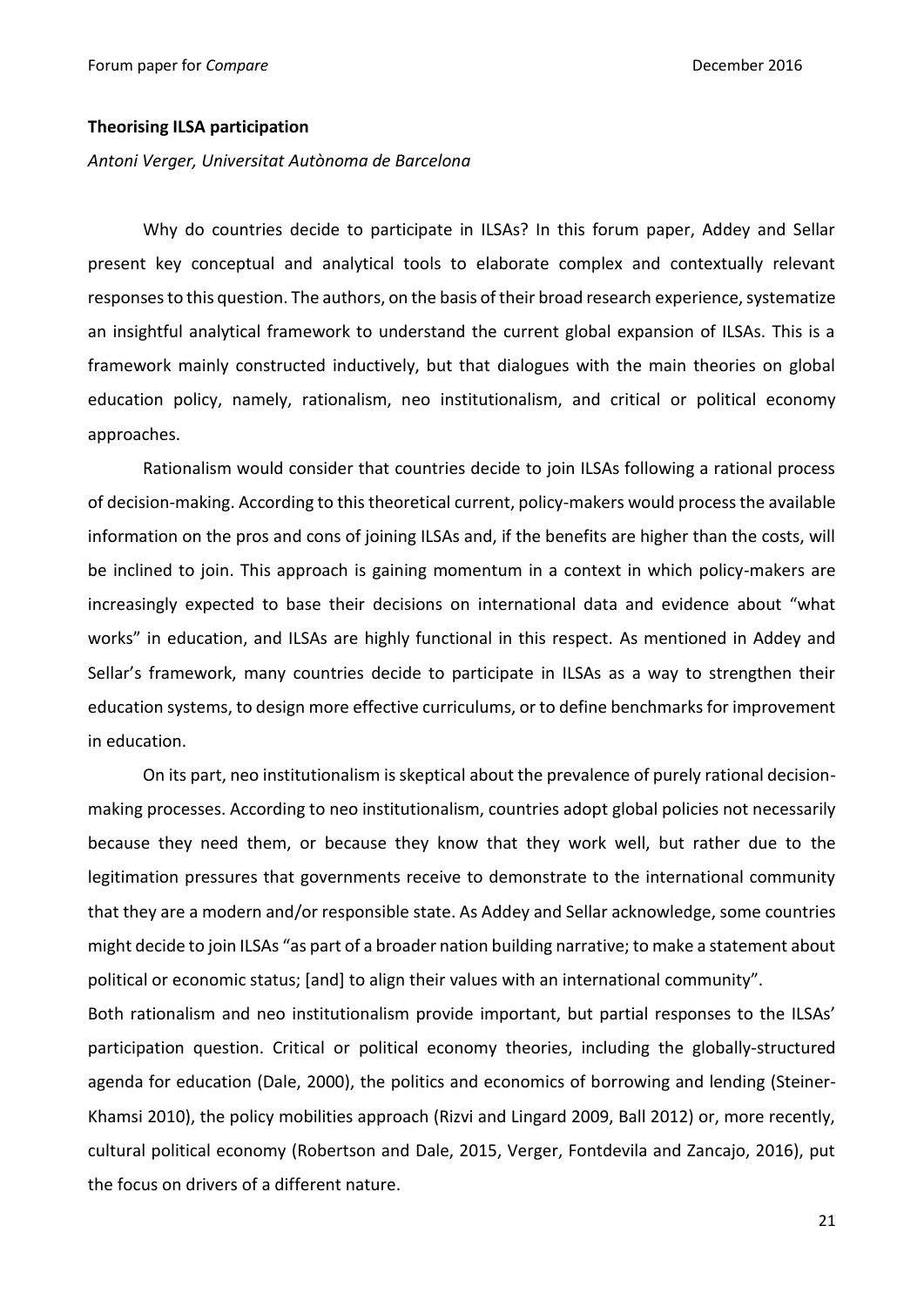According to these approaches, beyond rational processes, a broad range of economic and political interests are behind processes of policy adoption and educational change. Ideas are seen as important in decision-making processes, but they should not be only understood as aseptic sources of data and information; the way in which ideas are constructed, framed and mobilized is key to understanding why and how countries engage with global education policies and, without going any further, with ILSAs (or with some ILSAs instead of others). Furthermore, beyond international legitimation and normative emulation, ILSA participation is the result of complex multi-scalar interactions, which go from external pressures from the aid community to the active political role of national actors such as ministries and institutions (not necessarily related to education), special interest groups or the media, to pick up on some examples mentioned in Sellar and Addey's presentation.

Finally, despite Addey and Sellar mentioning them, there are at least three general ILSA participation drivers that could be developed further from a political economy perspective, namely: skills' acquisition through international career opportunities; the presence of the education industry; and new public management. In a global economy, more and more countries face major economic pressures for educational reform and consider the acquisition of skills aligned to new labour market demands as a key strategy to raise the economic competitiveness of the state. Countries, business organisations and international organisations alike conceive the increase of learning outcomes as a central goal of educational reform. In this context, the measurement of learning outcomes – as established in ILSAs - becomes an end in itself, but also a core instrument to find out about the impact and the level of success of reforms.

From the point of view of economic interests, it is also worth mentioning that a testing industry has emerged in the context of global education reform. Companies like Pearson have specialized in evaluating and tracking the learning outcomes of children and sell evaluation and related school improvement services to international organisations, national and local governments, schools and/or families (Hogan et al. 2016). These private actors are actively lobbying for ILSA participation and the adoption of education evaluation systems at multiple scales. According to the OECD, with the "standardized student assessment [becoming] a more profitable industry (...) companies have strong incentives to lobby for the expansion of student standardised assessment as an educational policy" (OECD 2013, 51).

Finally, ILSA engagement needs to be understood in the context of broader paradigmatic changes such as the emergence and consolidation of NPM in public sector reform. NPM places

22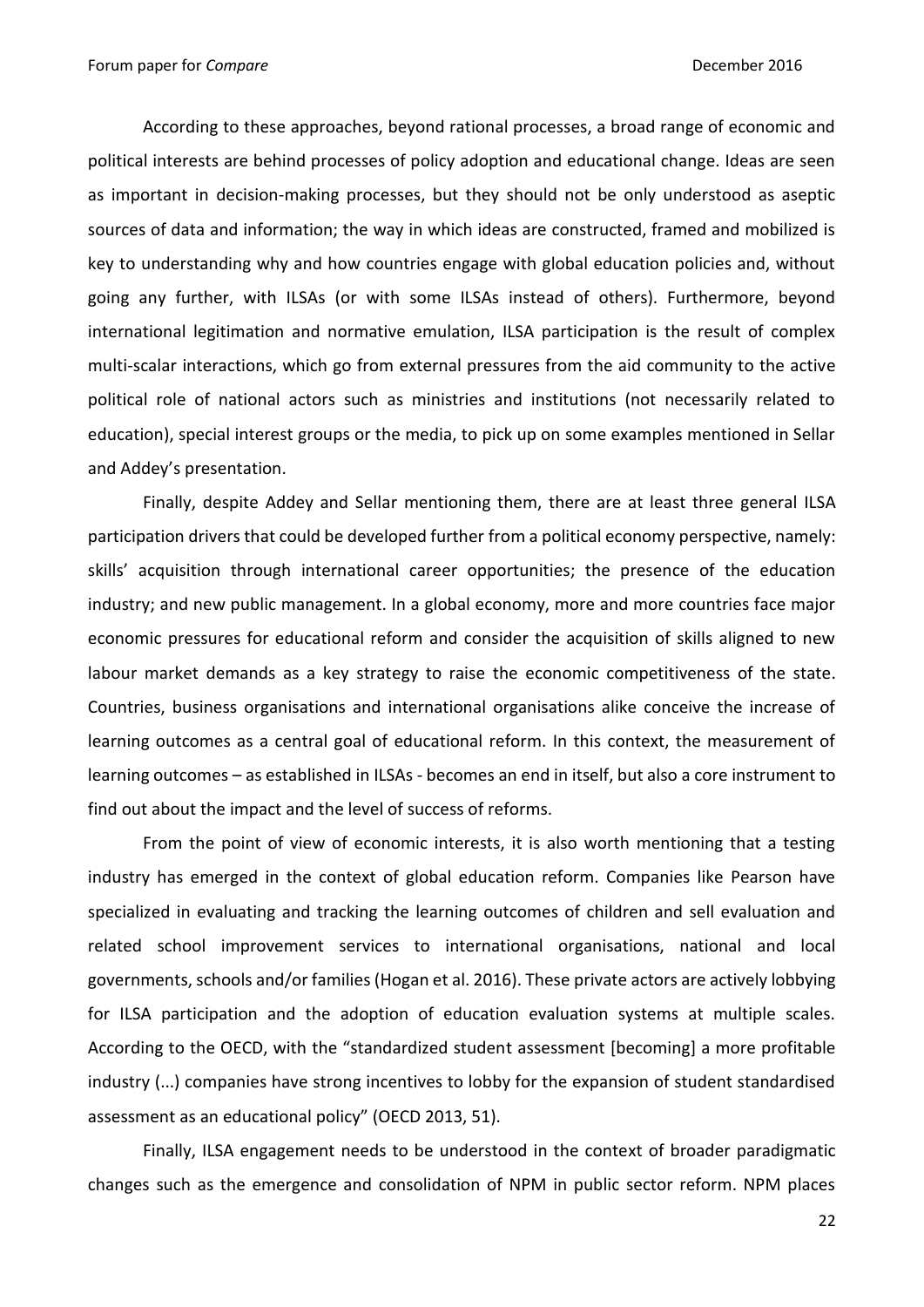greater emphasis on public services being managed in more autonomous and competitive way, and according to the achievement of measurable outcomes (Gunter et al. 2016). Participation in ILSAs is strongly aligned with NPM since both NPM and ILSAs promote the evaluative role of the state in education, and a culture of management by results. ILSA participation is also aligned with other popular NPM-related models of educational reform such as accountability reforms and the establishment of common core standards.

In a nutshell, ILSAs are today at the center of global education policy processes and, accordingly, a better understanding of the international dissemination of ILSAs is absolutely strategic to advance global education policy as a field of studies. The expansion of ILSAs cannot be understood through single-factor theories, and needs the cross-fertilization of different theoretical approaches. The analytical framework produced by Addey and Sellar is an important contribution in this respect.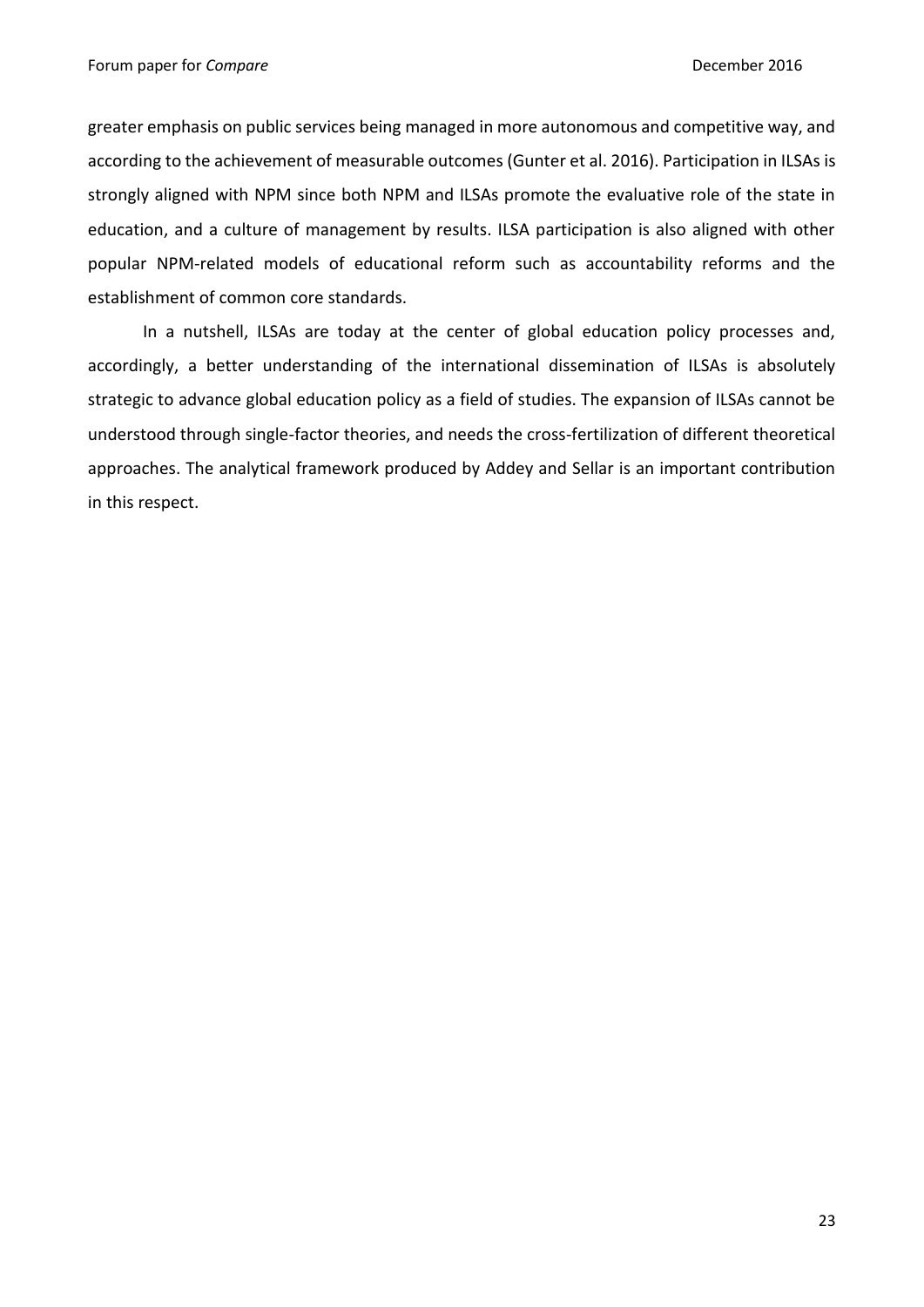#### **References**

- Addey, C. (2014). Why do countries join international literacy assessments? An Actor-Network Theory analysis with cases studies from Lao PDR and Mongolia. School of Education and Lifelong Learning. Norwich, University of East Anglia. **Ph.D thesis.**
- Addey, C. (2015). Participating in international literacy assessments in Lao PDR and Mongolia: a global ritual of belonging Literacy as numbers: researching the politics and practices of international literacy assessment. M. Hamilton, B. Maddox and C. Addey. Cambridge, Cambridge University Press.
- Addey, C. (Forthcoming). The assessment culture of international organizations: from philosophical doubt to statistical certainty through the appearance and growth of international education assessments. Pupil Assessment Cultures in historical perspective. C. Alarcón and M. Lawn. Frankfurt am Main, Peter Lang.
- Addey, C. and S. Sellar (2017). Why do countries participate in PISA? Understanding the role of international large-scale assessments in global education policy. In, Global Education Policy and International Development A. Verger, M. Novelli and H. K. Altinyelken, Bloomsbury. **Second edition**.
- Ball, S. J. (2012). *Global Education Inc.: New policy networks and the neoliberal imaginary.* New York: Routledge.
- Bloem, S. (2015). The OECD Directorate for Education as an Independent Knowledge Producer through PISA. Governing Educational Spaces. Knowledge, Teaching, and Learning in Transition. H.-G. Kotthoff and E. Klerides, Sense.
- Bloem, S. (2015b). "PISA for low- and middle-income countries." Compare: A Journal of Comparative and International Education 45(3): 481-486.
- Brøgger, K., Pizmony-Levy, O., Staunæs, D. and G. Steiner-Khamsi (2016). Studying Policy Transfer through the Lens of Social Network Analysis. Vancouver, Canada: Presentation at the Annual Meeting of the Comparative and International Education Society (CIES).
- Brown, P., & Tannock, S. (2009). Education, meritocracy and the global war for talent. Journal of Education Policy, 24(4), 377 - 392.
- Dale, R. (2000). Globalisation and education: Demonstrating a "common world educational culture" or locating a "globally structured educational agenda"? *Educational Theory, 50*(4), 427–448.
- Ertl, H. (2006). "Educational standards and the changing discourse on education: the reception and consequences of the PISA study in Germany." Oxford Review of Education **32**(5): 619-634.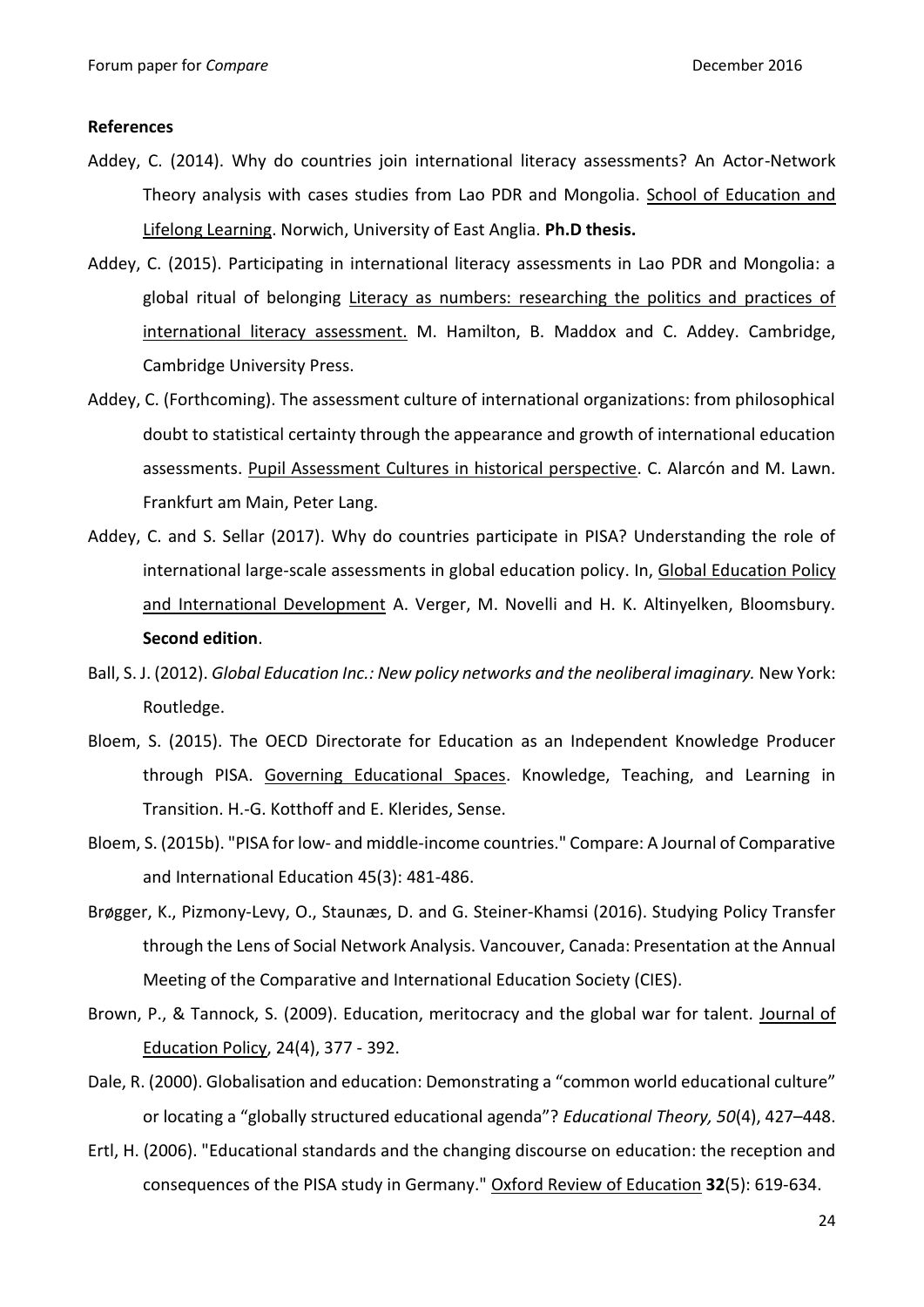- Grek, S. (2009). "Governing by numbers: the PISA 'effect' in Europe." Journal of Education Policy **24**(1): 23-37.
- Guadalupe, C. (2015). How Feasible is it to Develop a Culturally-Sensitive Large-Scale, Standardised Assessment of Literacy Skills? Literacy as Numbers. M. Hamilton, B. Maddox and C. Addey. Cambridge, Cambridge University Press.
- Gunter, H. M., Grimaldi, E., Hall, D., & Serpieri, R. (2016). *New Public Management and the Reform of Education: European Lessons for Policy and Practice.* New York: Routledge.
- Haas, P. (1992). "Introduction: Epistemic communities and international policy coordination." International Organization **46**(1).
- Henry, M., B. Lingard, et al. (2001). The OECD, Globalization and Education Policy. London, Pergamon.
- Henry, M., Lingard, B., Rizvi, F. and Taylor, S. (2001) The OECD, Globalization and Education Policy. Oxford: Pergamon Press.
- Hogan, A., Sellar, S. & Lingard, B. 2016. "Corporate Social Responsibility and Neo-Social Accountability in Education: The Case of Pea0rson plc*.*" In Verger, A., Lubienski, C., and Steiner-Khamsi, G. (eds). *World Yearbook of Education: The Global Education Industry.* New York: Routledge*. Pp. 107-124.*

IEA (2015). *20 Years of TIMSS*. Boston College.

- Kamens, D. H. (2015). "A Maturing Global Testing Regime Meets the World Economy: Test Scores and Economic Growth, 1960–2012." Comparative Education Review 59(3): 420-446.
- Kijima, R. (2010). Why Participate? Cross-National Assessments and Foreign Aid to Education. The Impact of International Achievement Studies on National Education Policymaking. A. Wiseman. Bingley, United Kingdom, Emerald Group Publishing.
- Klees, S. (2016). Inferences from regression analysis: are they valid? Real-world Economics Review, 74, 85-97. Retrieved from http://www.paecon.net/PAEReview/issue74/Klees74.pdf
- Lingard, B. and Sellar, S. (2016) The changing organizational and global significance of the OECD's education work. In Mundy, K., Green, A., Lingard, B. and Verger, T. (Eds.) International Handbook of Globalization and Education Policy. Oxford: Blackwells.
- Lingard, B., Sellar, S. and Baroutsis, A. (2015) Researching the habitus of global policy actors in education. Cambridge Journal of Education. 45, 1: 25-42.
- Lingard, R. (2016). The OECD, PISA and PISA for Schools. Pod cast on FreshEd at <https://soundcloud.com/freshed-podcast>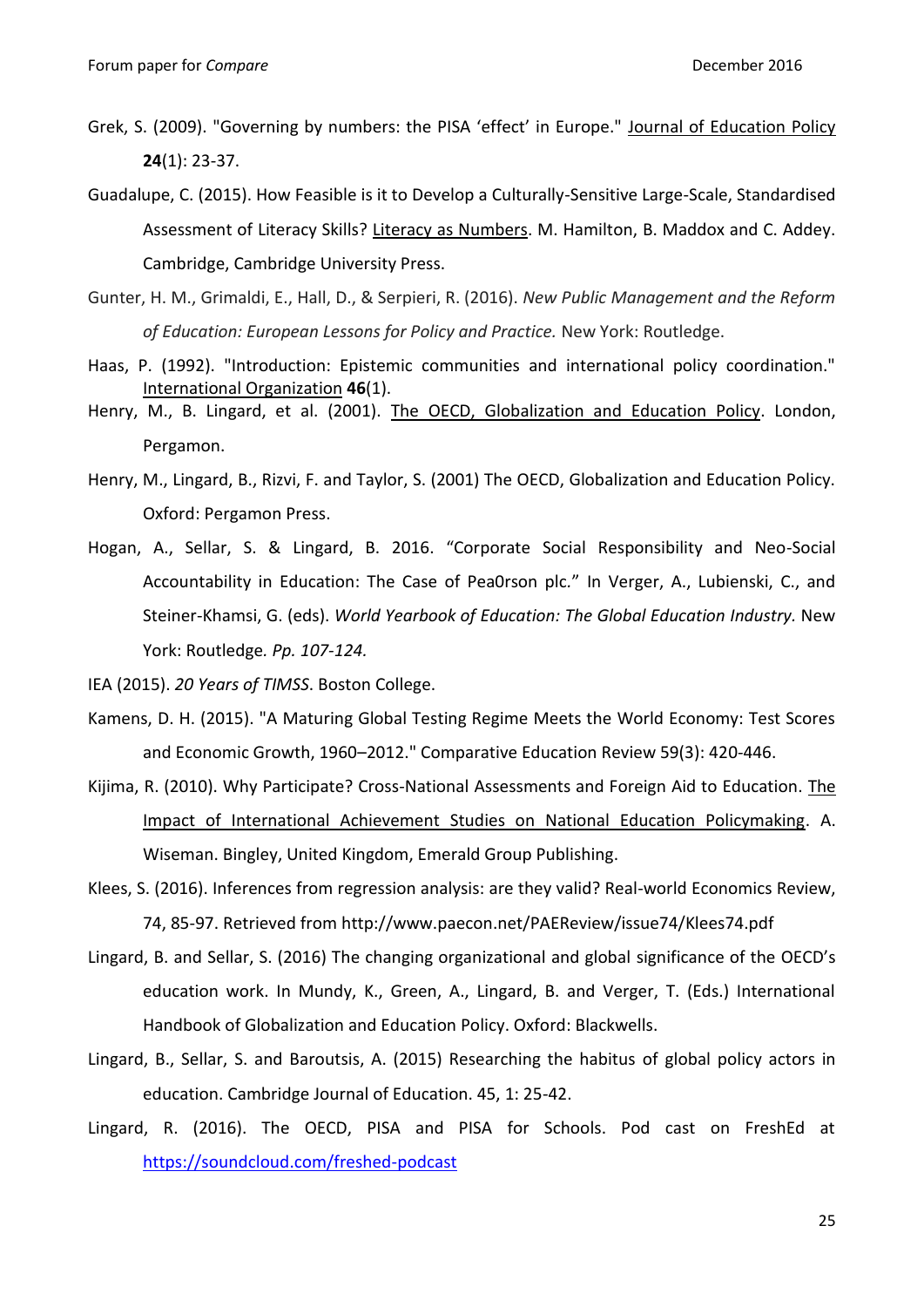- Lockheed, M. (2013). Causes and Consequences of International Large-Scale Assessments in Developing Countries. PISA, Power, and Policy the emergence of global educational governance H. D. Meyer and A. Benavot. Wallingford/GB, Symposium Books.
- Lockheed, M., et al. (2015). The Experience of Middle-Income Countries Participating in PISA 2000- 2015. Paris, OECD.
- Martens, K. (2007). How to become an influential actor the 'comparative turn' in OECD education policy. New Arenas in Education Governance K. Martens, A. Rusconi and K. Leuze. New York, Palgrave Macmillan
- Nóvoa, A. and T. Yariv-Mashal (2014). Comparative Research in Education. A mode of governance or a historical journey? Governing Knowledge. Comparison, Knowledge-Based Technologies, and Expertise in the Regulation of Education. T. Fenwick, E. Mangez and J. Ozga. London, Routledge.
- OECD (2010) Making Reform Happen: Lessons from OECD Countries. Paris: OECD Publishing.
- OECD (2015). International Early Learning Study Call for Tender. Paris, OECD.
- OECD. 2013. *Synergies for Better Learning: An International Perspective on Evaluation and Assessment*. Paris: OECD
- Pizmony Levy, O. (2015). Power, Conflict, and Change in World Society: The Case of International Association for the Evaluation of Educational Achievement. Beijing Normal University, China. Lecture.
- Pizmony-Levy, O. (2013). Testing for all: the emergence and development of international assessments of student achievement, 1958-2012. Bloomington, IN, Indiana University. **Ph.D**. **thesis**.
- Pizmony-Levy, O., J. Harvey, et al. (2014). "On the merits of, and myths about, international assessments." Quality Assurance in Education **22**(4): 319 - 338.

Rizvi, F., & Lingard, B. (2009). *Globalizing education policy*. London, UK: Routledge.

- Robertson, S. L., & Dale, R. (2015). Toward a "critical cultural political economy" account of the globalising of education. *Globalisation, Societies, and Education, 13*(1), 149–170.
- Rose, P. (2015). "Is a global system of international large-scale assessments necessary for tracking progress of a post-2015 learning target?" Compare: A Journal of Comparative and International Education 45(3): 486-490.
- Schriewer, J. (1990). The Method of Comparison and the Need for Externalization: Methodological Criteria and Sociological Concepts. In J. Schriewer, ed., in cooperation with B. Holmes, pp. 3–